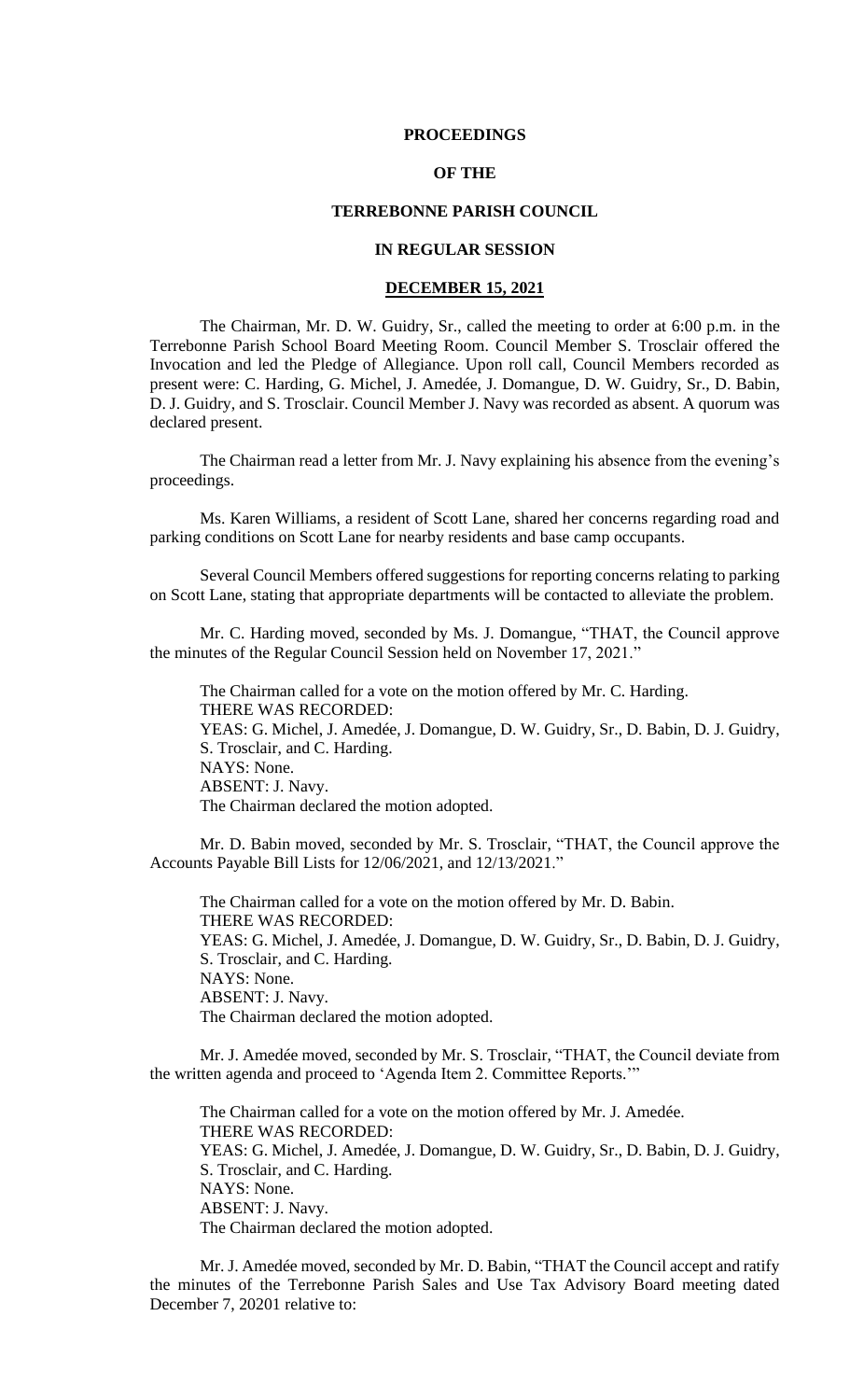- 1) Declare items in the Sales and Use Tax Department as surplus property and dispose of same;
- 2) Recommendation for the adoption of a resolution accepting the Louisiana Compliance Questionnaire for the 2021 Year End Audit;
- 3) Accept the 2021 Projected Year End Budget;
- 4) Accept the 2022 Proposed Budget."

The Chairman called for a vote on the motion offered by Mr. J. Amedée. THERE WAS RECORDED: YEAS: G. Michel, J. Amedée, J. Domangue, D. W. Guidry, Sr., D. Babin, D. J. Guidry, S. Trosclair, and C. Harding. NAYS: None. ABSENT: J. Navy. The Chairman declared the motion adopted.

The Chairman called for a report on the Public Services Committee meeting held on 12/13/21, whereupon the Committee Chairman rendered the following:

## **PUBLIC SERVICES COMMITTEE**

#### **DECEMBER 13, 2021**

The Chairman, Dirk Guidry, called the Public Services Committee meeting to order at 5:30 p.m. in the Terrebonne Parish School Board Meeting Room. The Invocation and the Pledge of Allegiance were led by Committee Member C. Harding. Upon roll call, Committee Members recorded as present were: G. Michel, J. Amedée, J. Domangue, D. W. Guidry, Sr., D. Babin, D. J. Guidry, S. Trosclair, and C. Harding. Committee Member J. Navy was recorded as absent. A quorum was declared present.

The Chairman read a letter from Committee Member J. Navy explaining his absence from the evening's proceedings.

TOHSEP Director Earl Eues presented statistics on Terrebonne Parish's current COVID-19 cases, the number of tests completed, death statistics, hospitalizations, and vaccine distributions. He then presented an update on Hurricane Ida recovery, including debris pickup, FEMA assistance data, SBA assistance statistics, and Disaster Recovery Center visitors. Mr. Eues announced that a FEMA program to assist with private property demolition was available and encouraged the public to contact the program's toll-free number at (888) 727-0228 for more information and to sign up for the program. Upon request, he clarified that debris contracts were still in effect and that residents should contact the Solid Waste Department for debris collection at this time.

Planning and Zoning Director Christopher Pulaski provided statistics regarding the current number of base camp occupants as well as plans for allocating resources to better accommodate more occupants. He reported on current installations and the occupants utilizing temporary housing programs. Upon request, Mr. Pulaski explained the options for transitioning from state to federal housing programs and stated that temporary housing for larger or multiple families can be permitted at a single site.

Director of Utilities Ernest Brown gave an update regarding natural gas distribution following Hurricane Ida. He stated that the Parish is in the process of implementing several new projects to increase gas volumes for Utilities customers.

Several Committee Members shared their concerns with meeting natural gas demands for house generators and suggested that representatives from other natural gas providers be invited to speak before the Parish Council and provide updates.

On request, Mr. Brown reported that a project to remove all cast iron piping from the Utilities system was completed and other plans are being considered for improvements as well.

OFFERED BY: MR. D. W. GUIDRY, SR.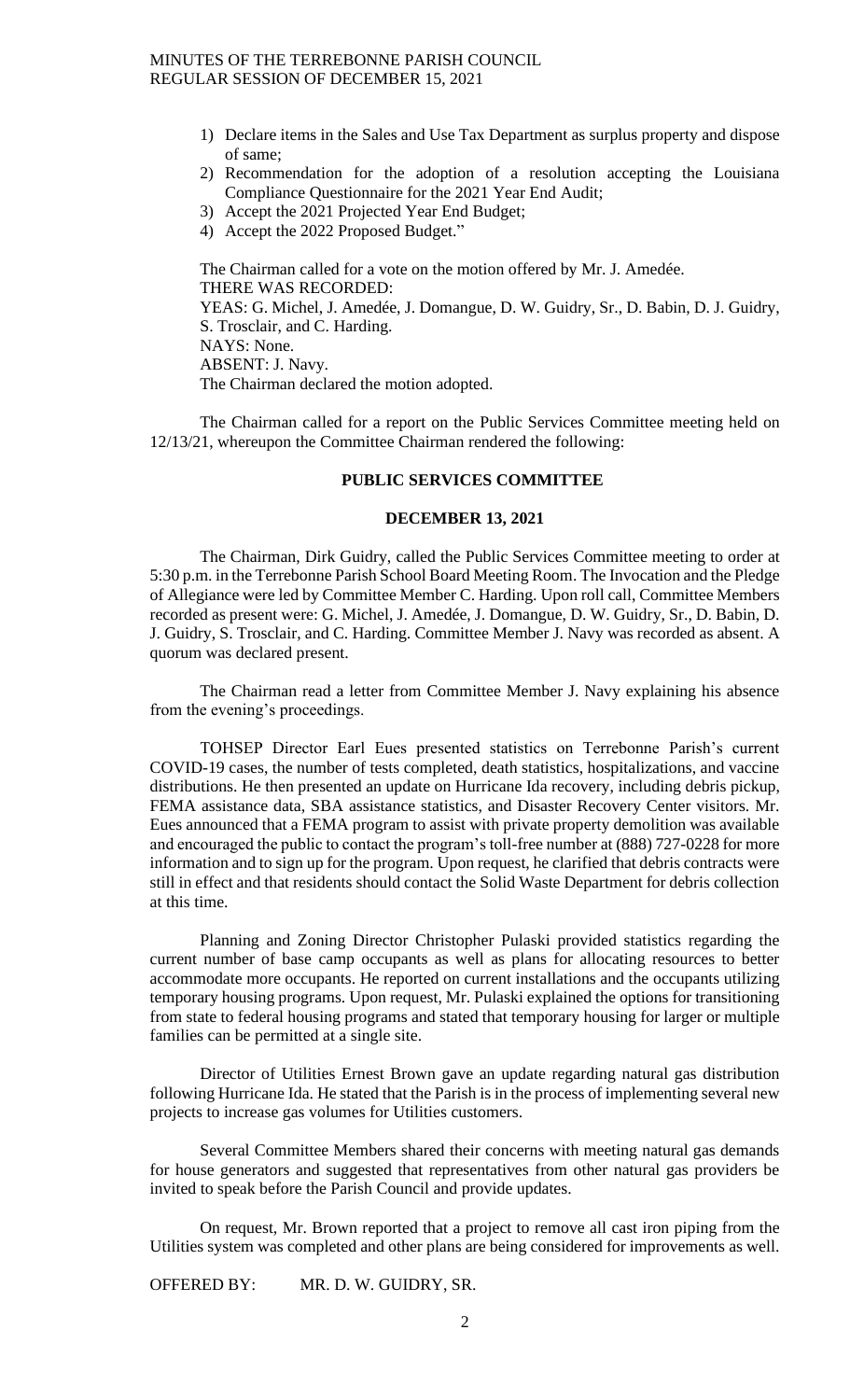SECONDED BY: MR. D. BABIN

#### **RESOLUTION NO. 21-363**

A resolution ratifying the appointment of the engineering firm of Royal Engineers  $\&$ Consultants, LLC, to provide engineering services for the **Hurricane Ida Restoration Projects,** and authorizing execution of an engineering agreement for these services.

WHEREAS, Hurricane Ida occurred on August 29<sup>th</sup>, 2021, and was classified as a Category 4 Hurricane, and

**WHEREAS**, Hurricane Ida caused substantial damage to Terrebonne and surrounding Parishes of South Louisiana, and

**WHEREAS**, the Terrebonne Parish Consolidated Government wishes to select a firm to provide professional services for Project Administration, Project Management, and Financial Services for the development and implementation of Hurricane Restoration Project for TPCG Facilities damaged during Hurricane Ida, and

**WHEREAS**, the engineering firm of Royal Engineers & Consultants, LLC, has been selected through the Request for Qualifications process to provide the required services for the Hurricane Ida Restoration Projects; and

**NOW, THEREFORE BE IT RESOLVED** that the Terrebonne Parish Council does hereby ratify the appointment of the engineering firm of Royal Engineers & Consultants, LLC, by Terrebonne Parish President Gordon E. Dove for professional engineering services for the Hurricane Ida Restoration Projects; and

**BE IT FURTHER RESOLVED** that the Terrebonne Parish Council, on behalf of the Terrebonne Parish Consolidated Government, does hereby authorize the execution of an engineering agreement with the engineering firm of Royal Engineers & Consultants, LLC by Terrebonne Parish President Gordon E. Dove, the Hurricane Ida Restoration Projects.

### **THERE WAS RECORDED:**

YEAS: G. Michel, J. Amedée, J. Domangue, D. W. Guidry, Sr., D. Babin, D. J. Guidry, S. Trosclair and C. Harding. NAYS: None. NOT VOTING: None. ABSTAINING: None. ABSENT: J. Navy. The Chairman declared the resolution adopted on this the 13<sup>th</sup> day of December 2021.

\*\*\*\*\*\*\*\*\*\*\*\*

| OFFERED BY:         | MR. D. W. GUIDRY, SR. |
|---------------------|-----------------------|
| <b>SECONDED BY:</b> | MR. S. TROSCLAIR      |

## **RESOLUTION NO. 21-364**

A RESOLUTION AUTHORIZING THE PARISH PRESIDENT TO EXECUTE A RIGHT OF USE AGREEMENT FOR BETWEEN THE TERREBONNE PARISH CONSOLIDATED GOVERNMENT AND SHEILA DEROCHE AND DWAYNE DEROCHE FOR THE PROPERTY THAT BEARS A MUNICIPAL ADDRESS OF 5714 HIGHWAY 56, CHAUVIN, LOUISIANA 70344

**WHEREAS,** the Terrebonne Parish Consolidated Government and Sheila and Dwayne Deroche, desire to enter into a Right of Use Agreement for the period set forth in the agreement (agreement attached herein); and

**NOW, THEREFORE BE IT RESOLVED** by the Terrebonne Parish Council (Public Services Committee), on behalf of the Terrebonne Parish Consolidated Government, that the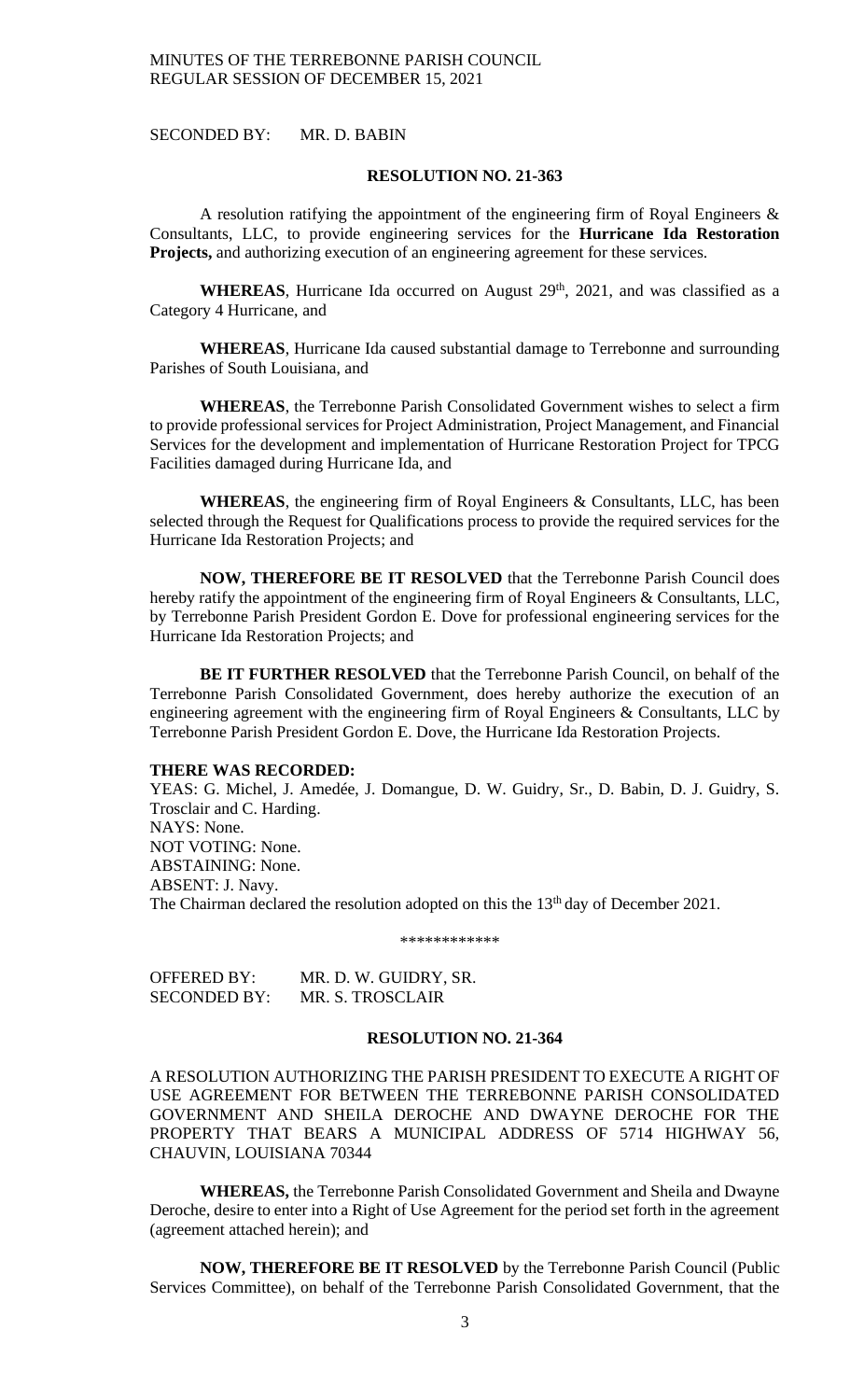Parish President, Gordon E. Dove, is hereby authorized to sign and to execute all documents necessary to execute a Right of Use Agreement for the period set forth in the agreement.

#### **THERE WAS RECORDED:**

YEAS: G. Michel, J. Amedée, J. Domangue, D. W. Guidry, Sr., D. Babin, D. J. Guidry, S. Trosclair and C. Harding. NAYS: None. NOT VOTING: None. ABSTAINING: None. ABSENT: J. Navy. The Chairman declared the resolution adopted on this the 13<sup>th</sup> day of December 2021.

#### \*\*\*\*\*\*\*\*\*\*\*\*

Upon request, Parish Manager Mike Toups explained that the requests for proposals for the project were verified with the contractors prior to awarding the bid. **(\*RESOLUTION ADOPTED AFTER DISCUSSION)**

| <b>OFFERED BY:</b>  | MR. D. BABIN   |
|---------------------|----------------|
| <b>SECONDED BY:</b> | MR. C. HARDING |

#### **RESOLUTION NO. 21-365**

Resolution to award the Request for Proposal (RFP) # 21-PARKS-61 Service Contract Mowing and Maintenance for the Parks and Grounds.

**WHEREAS,** on November 18, 2021, proposals were received by the Terrebonne Parish Consolidated Government, for RFP # 21-PARKS-61 Service Contract Mowing and Maintenance for the Parks and Grounds, and

**WHEREAS**, after careful review by the Clay Naquin, Solid Waste/Vegetation Director and Angela Guidry, Purchasing/Warehouse Manager it has been determined that the proposal from N.E.A.T., Landscaping & Contractor Service, LLC should be accepted as per the attached documents, and

**WHEREAS,** quantities stated are given as a general guide for bidding, Terrebonne Parish Consolidated Government reserves the right to increase or decrease quantities as needed at the same unit prices, and

**WHEREAS,** the initial contract term shall be for a one (1) year period. The contract may be extended, at TPCG's option, for two (2) additional one (1) year terms in accordance with the terms, conditions, prices and specifications contained in this RFP.

**WHEREAS,** the Parish Administration has concurred with the recommendation that the proposal of N.E.A.T., Landscaping & Contractor Service, LLC should be awarded as per the attached proposal forms, and

**NOW THEREFORE BE IT RESOLVED**, that the Terrebonne Parish Council on behalf of the Terrebonne Parish Consolidated Government, awards the above mentioned mowing and maintenance service contract to N.E.A.T., Landscaping & Contractor Service, LLC and that the Parish President and all other appropriate parties be and they are hereby, authorized to execute any and all contract documents associated therewith.

## **THERE WAS RECORDED:**

YEAS: G. Michel, J. Amedée, J. Domangue, D. W. Guidry, Sr., D. Babin, D. J. Guidry, S. Trosclair and C. Harding. NAYS: None. NOT VOTING: None. ABSTAINING: None. ABSENT: J. Navy.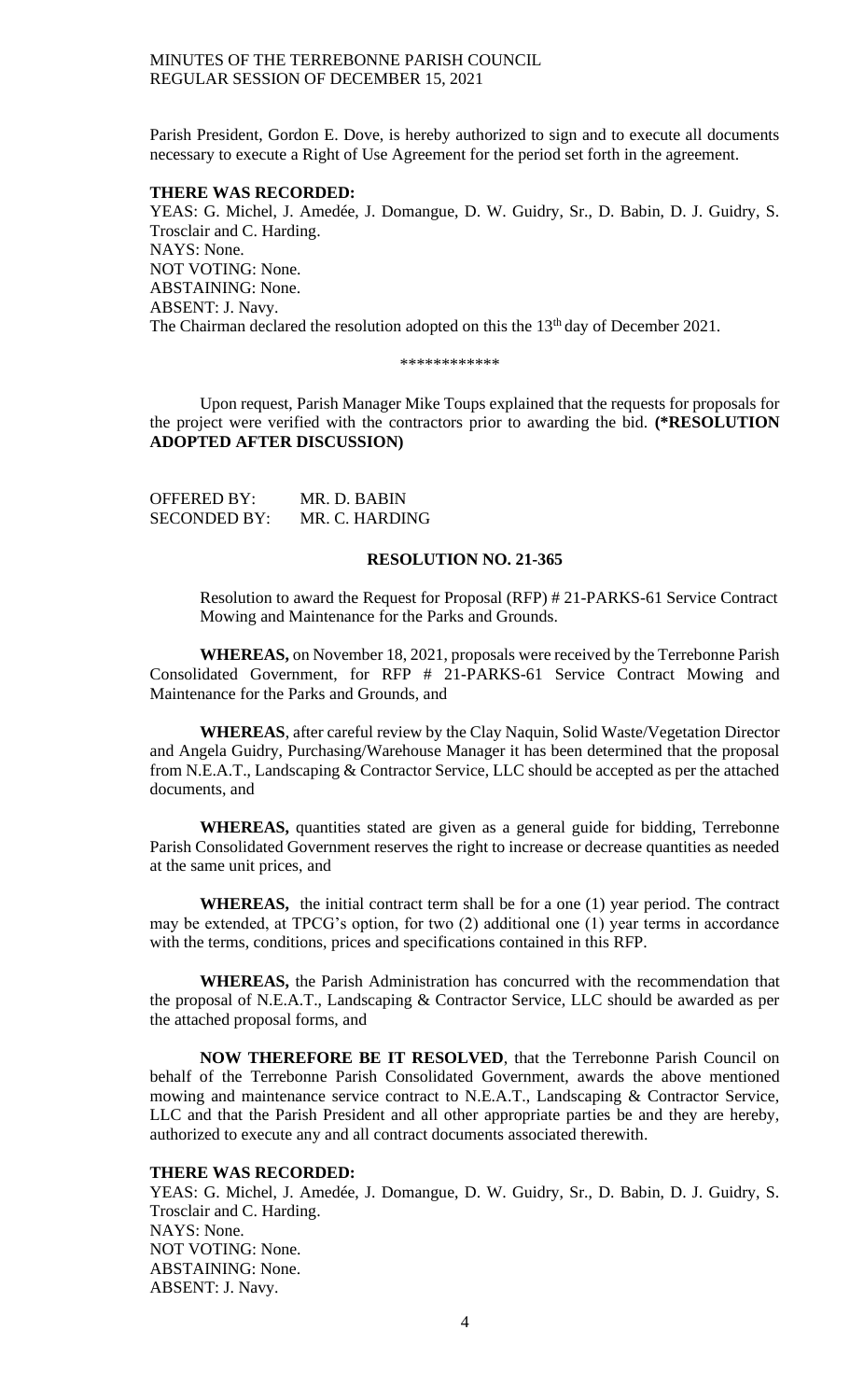The Chairman declared the resolution adopted on this the 13<sup>th</sup> day of December 2021.

#### \*\*\*\*\*\*\*\*\*\*\*\*

Mr. D. Babin moved, seconded by Mr. C. Harding, "THAT, there being no further business to come before the Public Services Committee, the meeting be adjourned."

The Chairman called for the vote on the motion offered by Mr. D. Babin. THERE WAS RECORDED: YEAS: G. Michel, J. Amedée, J. Domangue, D. W. Guidry, Sr., D. Babin, D. J. Guidry, S. Trosclair, and C. Harding. NAYS: None. ABSENT: J. Navy. The Chairman declared the motion adopted and the meeting was adjourned at 6:21 p.m.

Dirk Guidry, Chairman

Keith Hampton, Minute Clerk

Mr. D. J. Guidry moved, seconded by Mr. C. Harding, "THAT, the Council accept and ratify the minutes of the Public Services Committee meeting held on 12/13/21."

The Chairman called for a vote on the motion offered by Mr. D. J. Guidry. THERE WAS RECORDED: YEAS: G. Michel, J. Amedée, J. Domangue, D. W. Guidry, Sr., D. Babin, D. J. Guidry, S. Trosclair, and C. Harding. NAYS: None. ABSENT: J. Navy. The Chairman declared the motion adopted.

The Chairman called for a report on the Community Development and Planning Committee meeting held on 12/13/21, whereupon the Committee Chairman, noting ratification of minutes calls a public hearing on Wednesday, January 12, 2022, rendered the following:

#### **COMMUNITY DEVELOPMENT AND PLANNING COMMITTEE**

#### **DECEMBER 13, 2021**

The Chairman, Daniel Babin, called the Community Development & Planning Committee meeting to order at 6:22 p.m. in the Terrebonne Parish School Board Meeting Room. The Invocation and the Pledge of Allegiance were led by Committee Member J. Amedée. Upon roll call, Committee Members recorded as present were: G. Michel, J. Amedée, J. Domangue, D. W. Guidry, Sr., D. Babin, D. J. Guidry, S. Trosclair, and C. Harding. Committee Member J. Navy was recorded as absent. A quorum was declared present.

The Chairman read a letter from Committee Member J. Navy explaining his absence from the evening's proceedings.

| OFFERED BY:         | MR. D. J. GUIDRY |
|---------------------|------------------|
| <b>SECONDED BY:</b> | MR. J. AMEDEE    |

### **RESOLUTION NO. 21-366**

A resolution authorizing the Parish President to sign and submit the Low-Income Home Energy Assistance Program (LIHEAP) Agreement with the Louisiana Housing Corporation for Grant Period 10/1/2021 – 09/30/2023.

**WHEREAS,** the agreement amount of \$954,559, is available to the Terrebonne Parish Consolidated Government for the contract period beginning October 1, 2021 through September 30, 2023.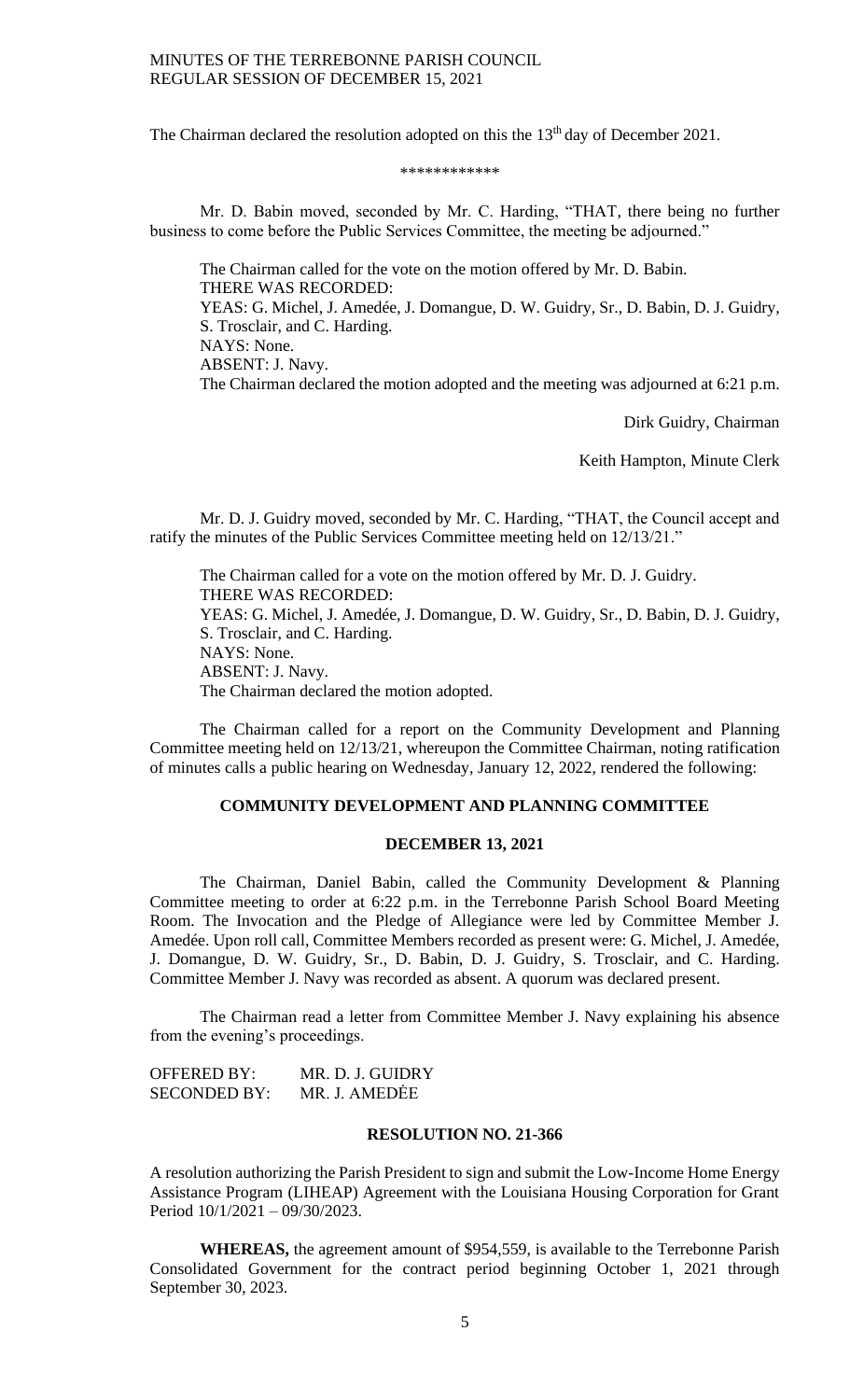**NOW, THEREFORE BE IT RESOLVED** that the Terrebonne Parish Council, on behalf of the Terrebonne Parish Consolidated Government, does hereby authorize the Parish President, Gordon E. Dove, to sign and submit the LIHEAP Agreement; and

**NOW, THEREFORE BE IT FURTHER RESOLVED** that the Terrebonne Parish Council, on behalf of the Terrebonne Parish Consolidated Government, does hereby authorize the Parish President, Gordon E. Dove, to execute any and all grant agreements, certifications, amendments, modifications, and all documents necessary between Terrebonne Parish Consolidated Government and the Louisiana Housing Corporation associated with this agreement.

# **THERE WAS RECORDED:**

YEAS: G. Michel, J. Amedée, J. Domangue, D. W. Guidry, Sr., D. Babin, D. J. Guidry, S. Trosclair and C. Harding. NAYS: None. NOT VOTING: None. ABSTAINING: None. ABSENT: J. Navy. The Chairman declared the resolution adopted on this the 13<sup>th</sup> day of December 2021.

\*\*\*\*\*\*\*\*\*\*\*\*

OFFERED BY: MR. D. W. GUIDRY, SR. SECONDED BY: MR. J. AMEDĖE

# **RESOLUTION NO. 21-367**

**WHEREAS,** the Terrebonne Parish Consolidated Government recognizes the need to provide services to help eliminate poverty and promote self-sufficiency in the Parish, and

**WHEREAS,** the Louisiana Workforce Commission's Community Services Block Grant Program has awarded \$396,275.00 in Regular CSBG Funds to Terrebonne Parish to provide services from October 01, 2021, through September 30, 2023

**NOW, THEREFORE BE IT RESOLVED** that the Terrebonne Parish Council (Community Development and Planning Committee), on behalf of the Terrebonne Parish Consolidated Government, does hereby authorize the Parish President, Gordon E. Dove, to sign and submit the contract with the effective date of October 01, 2020.

**BE IT FURTHER RESOLVED** that the Terrebonne Parish Consolidated Government does hereby authorize the Parish President, Gordon E. Dove to execute any and all grant agreements, certifications, modifications, and documents necessary between Terrebonne Parish Consolidated Government and the Louisiana Workforce Commission resulting from the approval of this contract.

#### **THERE WAS RECORDED:**

YEAS: G. Michel, J. Amedée, J. Domangue, D. W. Guidry, Sr., D. Babin, D. J. Guidry, S. Trosclair and C. Harding. NAYS: None. NOT VOTING: None. ABSTAINING: None. ABSENT: J. Navy. The Chairman declared the resolution adopted on this the 13<sup>th</sup> day of December 2021.

\*\*\*\*\*\*\*\*\*\*\*\*

OFFERED BY: MR. J. AMEDĖE SECONDED BY: MR. G. MICHEL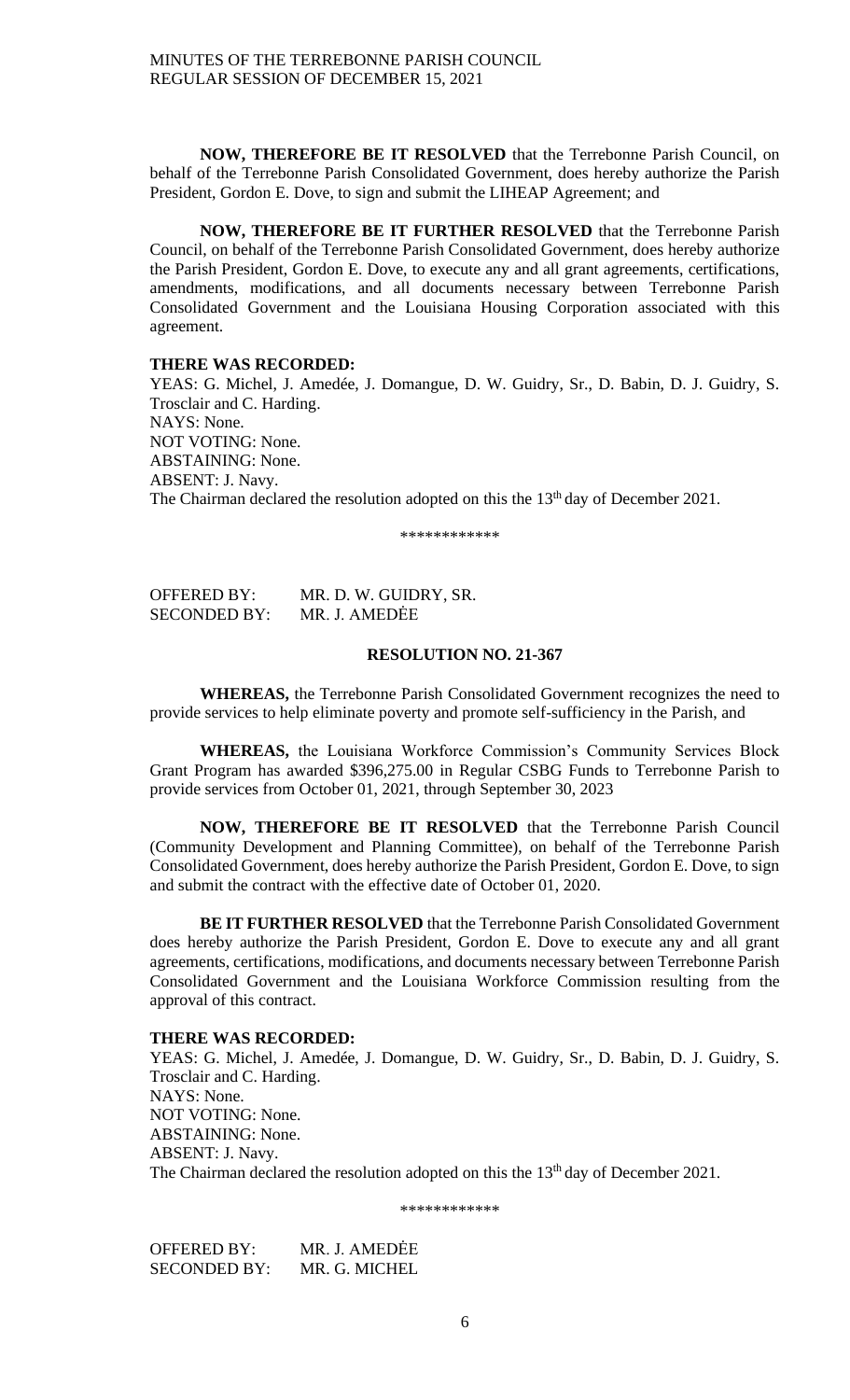#### **RESOLUTION NO. 21-368**

**WHEREAS,** the U.S. Department of Housing and Urban Development requires Public Housing Agency's to have an Administrative Plan to ensure compliance with federal laws, regulations and notices and must establish policy and procedures to clarify federal requirement and to ensure consistency in program day to day operation,

**WHEREAS,** changes that are required in certain aspects of the program are to be submitted for approval,

**WHEREAS,** Terrebonne Parish Consolidated Government Section 8 Program would amend the current Administrative Plan to reflect these changes,

**NOW, THEREFORE BE IT RESOLVED** that the Terrebonne Parish Council, on behalf of the Terrebonne Parish Consolidated Government, does hereby adopt the current changes to the Terrebonne Parish Consolidated Government Section 8 Program Administrative Plan.

#### **THERE WAS RECORDED:**

YEAS: G. Michel, J. Amedée, J. Domangue, D. W. Guidry, Sr., D. Babin, D. J. Guidry, S. Trosclair and C. Harding. NAYS: None. NOT VOTING: None. ABSTAINING: None. ABSENT: J. Navy. The Chairman declared the resolution adopted on this the 13<sup>th</sup> day of December 2021.

\*\*\*\*\*\*\*\*\*\*\*\*

| <b>OFFERED BY:</b>  | MR. C. HARDING |
|---------------------|----------------|
| <b>SECONDED BY:</b> | MR. J. AMEDĖE  |

### **RESOLUTION NO. 21-369**

A Resolution giving Notice of Intent to adopt an ordinance to amend Section 21-30(a) to include Randolph Park and Section 21-31 of Chapter 21, Recreation and Parks, Article II, Parish Generally, of the Parish Code to change the name of Gray Recreation Park to Randolph Park in honor of Mr. Larry J Randolph as well as to establish hours of operation and list it as a drug free zone for the use and enjoyment of the citizens of Terrebonne Parish.

**THEREFORE, BE IT RESOLVED** by the Terrebonne Parish Council (Community Development and Planning Committee), on behalf of the Terrebonne Parish Consolidated Government, that notice of intent is given for adopting an ordinance to amend Section 21-30(a) and Section 21-31 of Chapter 21, Recreation and Parks, Article II, Parish Generally, of the Parish Code to include Randolph Park in honor of Mr. Larry J Randolph as well as to establish hours of operation and list it as a drug free zone.

**BE IT FURTHER RESOLVED** that a public hearing on said ordinance be called for Wednesday, January 12, 2022, at 6:30 p.m.

#### **THERE WAS RECORDED:**

YEAS: G. Michel, J. Amedée, J. Domangue, D. W. Guidry, Sr., D. Babin, D. J. Guidry, S. Trosclair and C. Harding. NAYS: None. NOT VOTING: None. ABSTAINING: None. ABSENT: J. Navy. The Chairman declared the resolution adopted on this the 13<sup>th</sup> day of December 2021.

\*\*\*\*\*\*\*\*\*\*\*\*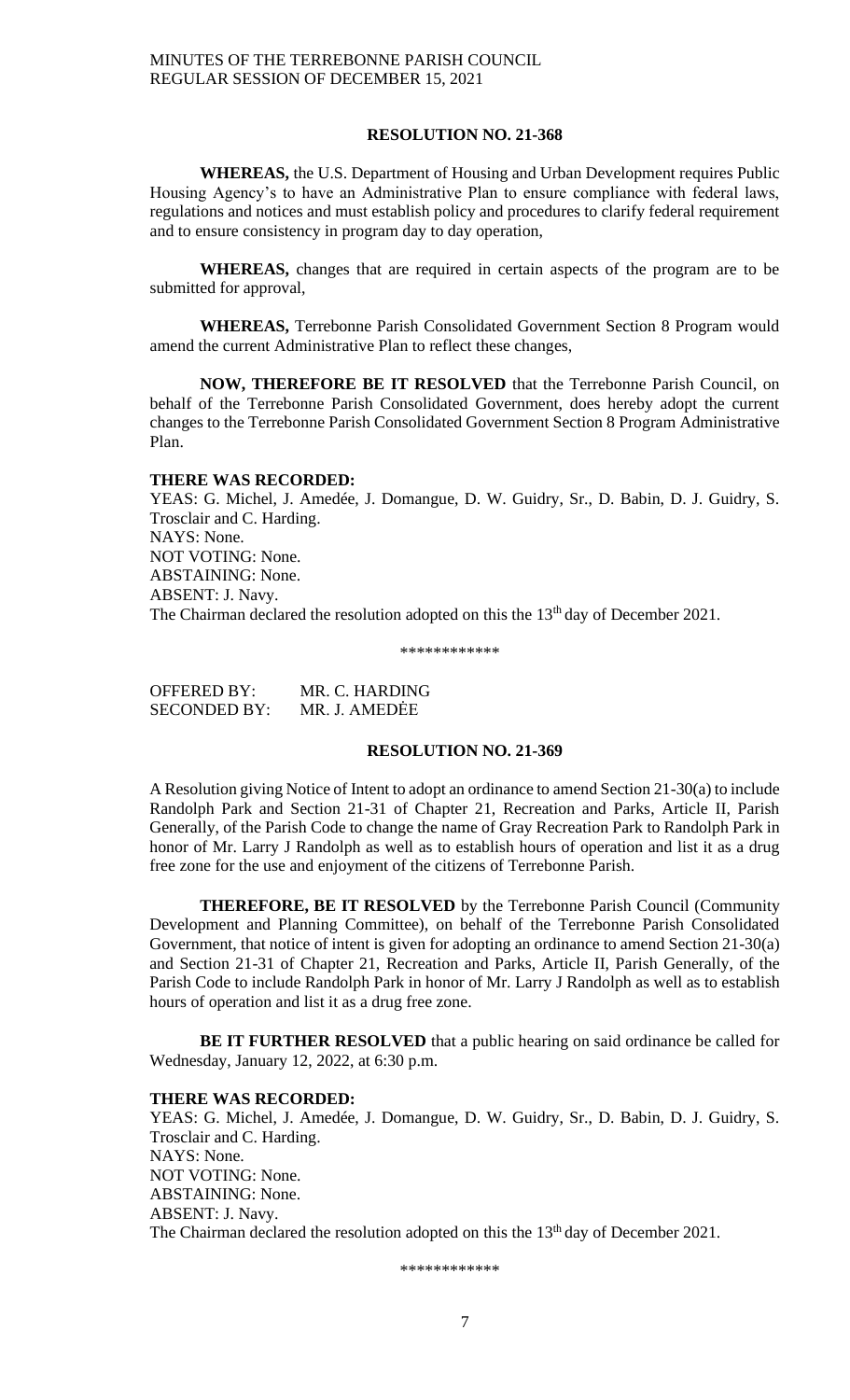Mr. J. Amedée moved, seconded by Mr. G. Michel, "THAT, there being no further business to come before the Community Development and Planning Committee, the meeting be adjourned."

The Chairman called for the vote on the motion offered by Mr. J. Amedée. THERE WAS RECORDED: YEAS: G. Michel, J. Amedée, J. Domangue, D. W. Guidry, Sr., D. Babin, D. J. Guidry, S. Trosclair, and C. Harding. NAYS: None. ABSENT: J. Navy. The Chairman declared the motion adopted and the meeting was adjourned at 6:25 p.m.

Daniel Babin, Chairman

Keith Hampton, Minute Clerk

Mr. D. Babin moved, seconded by Mr.J. Amedée, "THAT, the Council accept and ratify the minutes of the Community Development and Planning Committee meeting held on 12/13/21."

The Chairman called for a vote on the motion offered by Mr. D. Babin. THERE WAS RECORDED: YEAS: G. Michel, J. Amedée, J. Domangue, D. W. Guidry, Sr., D. Babin, D. J. Guidry, S. Trosclair, and C. Harding. NAYS: None. ABSENT: J. Navy. The Chairman declared the motion adopted.

The Chairman called for a report on the Policy, Procedure, and Legal Committee meeting held on 12/13/21, whereupon the Committee Chairman, noting ratification of minutes calls a public hearing on Wednesday, January 12, 2022, rendered the following:

## **POLICY, PROCEDURE, AND LEGAL COMMITTEE**

#### **DECEMBER 13, 2021**

The Chairman, Gerald Michel, called the Policy, Procedure, and Legal Committee meeting to order at 6:26 p.m. in the Terrebonne Parish School Board Meeting Room. Committee Member D. W. Guidry, Sr. led the Invocation and the Pledge of Allegiance. Committee Members recorded as present were: C. Harding, G. Michel, J. Amedée, J. Domangue, D. W. Guidry, Sr., D. Babin, D. J. Guidry, and S. Trosclair. Committee Member J. Navy was recorded as absent. A quorum was declared present.

The Chairman read a letter from Committee Member J. Navy explaining his absence from the evening's proceedings.

Mrs. Diane Powell, Head Start Administrator, presented a report on the Head Start Program's fiscal year 2020, highlighting funding received and enrollment figures. She shared statistics regarding food programs and book donations for program participants and noted that new centers would be considered due to Hurricane Ida.

Mr. C. Harding moved, seconded by Mr. D. J. Guidry, "THAT the Policy, Procedure, and Legal Committee approve a co-sponsorship request for the Terrebonne Parish NAACP Youth Council's Annual Dr. Martin Luther King Day Celebration to be held on Monday, January 17, 2022 from 10:00 a.m. - 4:00 p.m. in the Downtown Houma Court Square."

The Chairman called for the vote on the motion offered by Mr. C. Harding. THERE WAS RECORDED: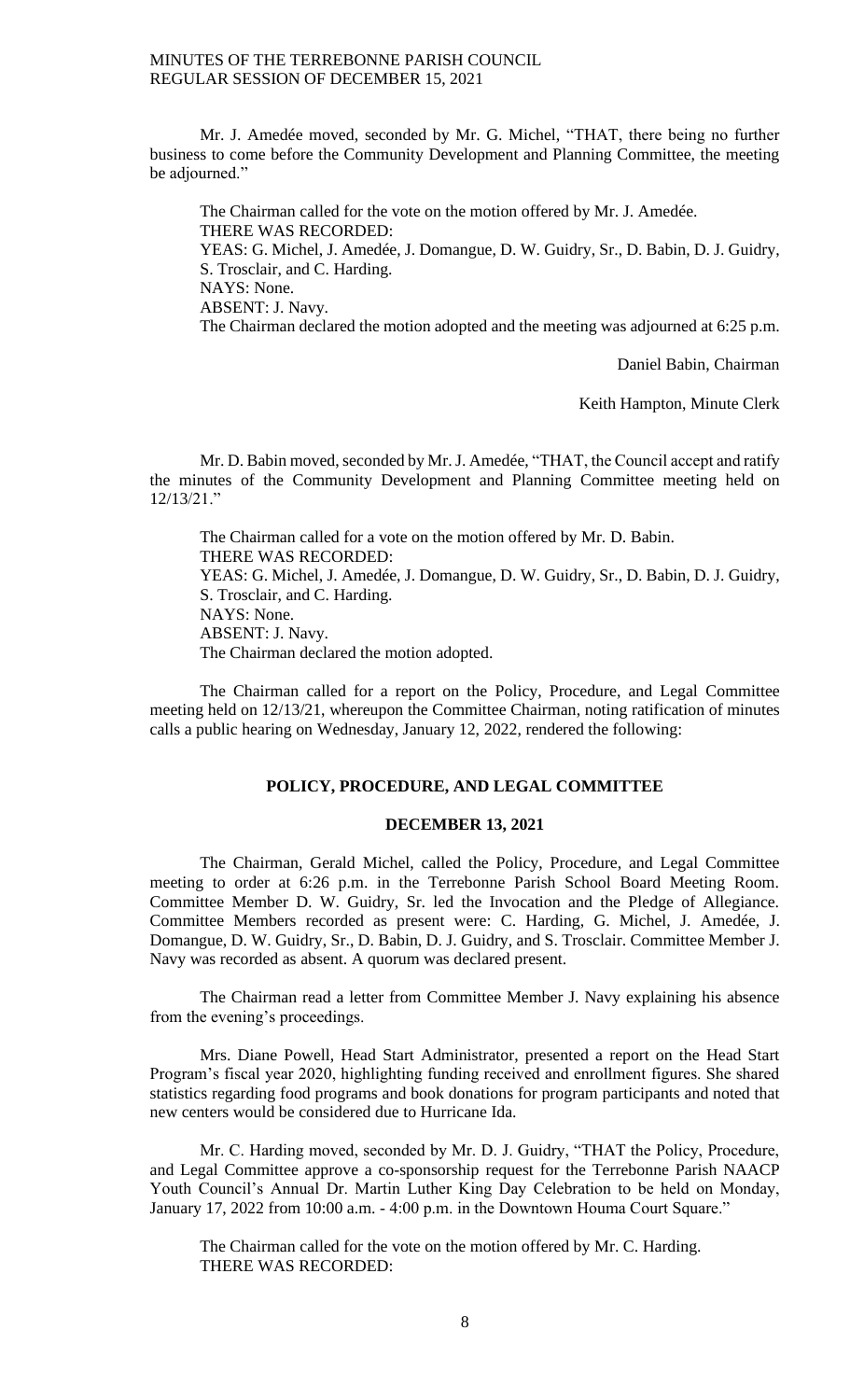YEAS: G. Michel, J. Amedée, J. Domangue, D. W. Guidry, Sr., D. Babin, D. J. Guidry, S. Trosclair, and C. Harding. NAYS: None. ABSENT: J. Navy. The Chairman declared the motion adopted.

Ms. J. Domangue moved, seconded by Mr. D. W. Guidry, Sr., "THAT the Policy, Procedure, and Legal Committee approve a co-sponsorship request for the Rotary Club of Houma's Cast Iron Cookoff to be held on Saturday, February 12, 2022 from 12:00 a.m. - 4:00 p.m. in the Courthouse Square and surrounding streets."

The Chairman called for the vote on the motion offered by Ms. J. Domangue. THERE WAS RECORDED: YEAS: G. Michel, J. Amedée, J. Domangue, D. W. Guidry, Sr., D. Babin, D. J. Guidry, S. Trosclair, and C. Harding. NAYS: None. ABSENT: J. Navy. The Chairman declared the motion adopted.

Mr. S. Trosclair moved, seconded by Mr. J. Amedée, "THAT the Policy, Procedure, and Legal Committee approve a co-sponsorship request for the Louisiana Workforce Commission's South LA Multi-Industry Job Fair to be held on Tuesday, February 15, 2022, from 9:00 a.m. - 1:00 p.m. at the Municipal Auditorium."

The Chairman called for the vote on the motion offered by Mr. S. Trosclair. THERE WAS RECORDED: YEAS: G. Michel, J. Amedée, J. Domangue, D. W. Guidry, Sr., D. Babin, D. J. Guidry, S. Trosclair, and C. Harding. NAYS: None. ABSENT: J. Navy. The Chairman declared the motion adopted.

Mr. S. Trosclair moved, seconded by Mr. D. Babin, "THAT the Policy, Procedure, and introduce an ordinance to amend the Houma-Terrebonne Civic Center's Standard Rental Agreement to update by increasing the security fees rate effective as of January 12, 2022 from \$30.00 per hour to \$45.00 per hour for off duty details rates with a four-hour minimum per officer and to update the provisions of the agreement in general and call a public hearing on said matters on Wednesday, January 12, 2022 at 6:30 p.m."

The Chairman called for the vote on the motion offered by Mr. S. Trosclair. THERE WAS RECORDED: YEAS: G. Michel, J. Amedée, J. Domangue, D. W. Guidry, Sr., D. Babin, D. J. Guidry, S. Trosclair, and C. Harding. NAYS: None. ABSENT: J. Navy. The Chairman declared the motion adopted.

Mr. D. J. Guidry moved, seconded by Mr. D. Babin, "THAT, pursuant to LA R.S. 42:16- 17, the Policy, Procedure, and Legal Committee, upon 2/3 affirmative vote, convene into Executive Session at 6:30 p.m. and that all Committee Members, Parish Attorney Julius Hebert, Parish Manager Mike Toups, Chief Financial Officer Kandace Mauldin, Mr. Hunt Downer, and Mr. Charles Bourque be invited into the session in order to discuss multi-district litigation against manufacturers and distributors of opioid drugs."

The Chairman called for the vote on the motion offered by Mr. D. J. Guidry. THERE WAS RECORDED: YEAS: G. Michel, J. Amedée, J. Domangue, D. W. Guidry, Sr., D. Babin, D. J. Guidry, S. Trosclair, and C. Harding. NAYS: None. ABSENT: J. Navy. The Chairman declared the motion adopted.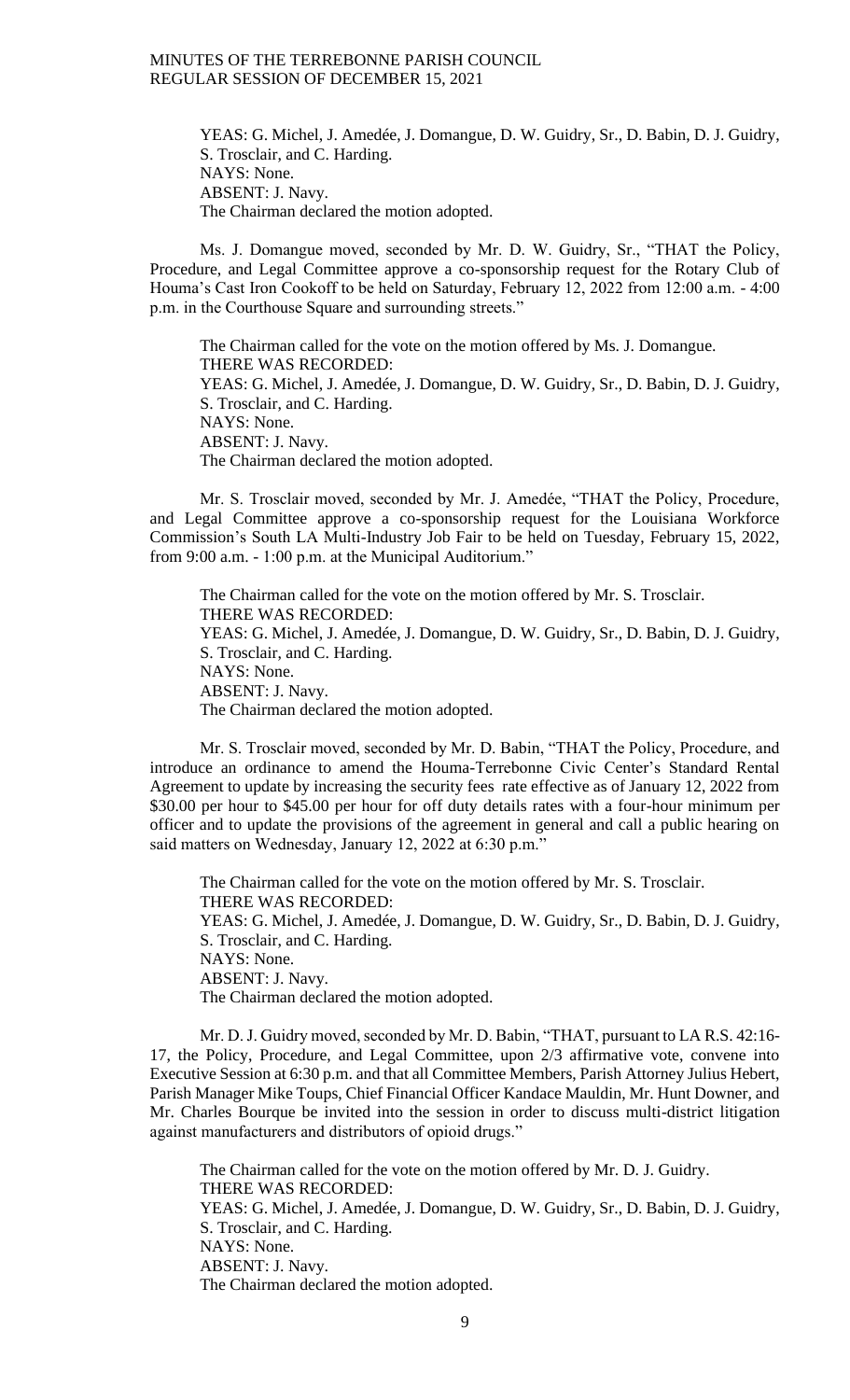Mr. D. W. Guidry, Sr. moved, seconded by Mr. S. Trosclair, "THAT the Policy, Procedure, and Legal Committee return to the regular order of business."

The Chairman called for a vote on the motion offered by Mr. D. W. Guidry, Sr. THERE WAS RECORDED: YEAS: G. Michel, J. Amedée, J. Domangue, D. W. Guidry, Sr., D. Babin, D. J. Guidry, S. Trosclair, and C. Harding. NAYS: None. ABSENT: J. Navy. The Chairman declared the motion adopted.

Mr. D. W. Guidry, Sr. moved, seconded by Mr. S. Trosclair, "THAT the Policy, Procedure, and Legal Committee concur with the recommendation of Parish Administration regarding the aforementioned litigation."

The Chairman called for a vote on the motion offered by Mr. D. W. Guidry, Sr. THERE WAS RECORDED: YEAS: G. Michel, J. Amedée, J. Domangue, D. W. Guidry, Sr., D. Babin, D. J. Guidry, S. Trosclair, and C. Harding. NAYS: None. ABSENT: J. Navy. The Chairman declared the motion adopted.

Mr. S. Trosclair moved, seconded by Mr. D. W. Guidry, Sr., "THAT, there being no further business to come before the Policy, Procedure, and Legal Committee, the meeting be adjourned."

The Chairman called for the vote on the motion offered by Mr. S. Trosclair. THERE WAS RECORDED: YEAS: G. Michel, J. Amedée, J. Domangue, D. W. Guidry, Sr., D. Babin, D. J. Guidry, S. Trosclair, and C. Harding. NAYS: None. ABSENT: J. Navy. The Chairman declared the motion adopted and the meeting was adjourned at 7:05 p.m.

Gerald Michel, Chairman

Keith Hampton, Minute Clerk

Mr. G. Michel moved, seconded by Mr. S. Trosclair, "THAT, the Council accept and ratify the minutes of the Community Development and Planning Committee meeting held on  $12/13/21$ ."

The Chairman called for a vote on the motion offered by Mr. G. Michel. THERE WAS RECORDED: YEAS: G. Michel, J. Amedée, J. Domangue, D. W. Guidry, Sr., D. Babin, D. J. Guidry, S. Trosclair, and C. Harding. NAYS: None. ABSENT: J. Navy. The Chairman declared the motion adopted.

Mr. G. Michel moved, seconded by Mr. D. Babin, "THAT the Council open nominations for four expiring terms on the Bayou Cane Fire Protection District Board, nominate Mr. Edward Lawson, Mr. Robert Page, and Mr. Hayward Sims, close nominations, reappoint Mr. Lawson, Mr. Page, and Mr. Sims to serve another term, and hold nominations open for the one additional term on the aforementioned board."

The Chairman called for a vote on the motion offered by Mr. G. Michel. THERE WAS RECORDED: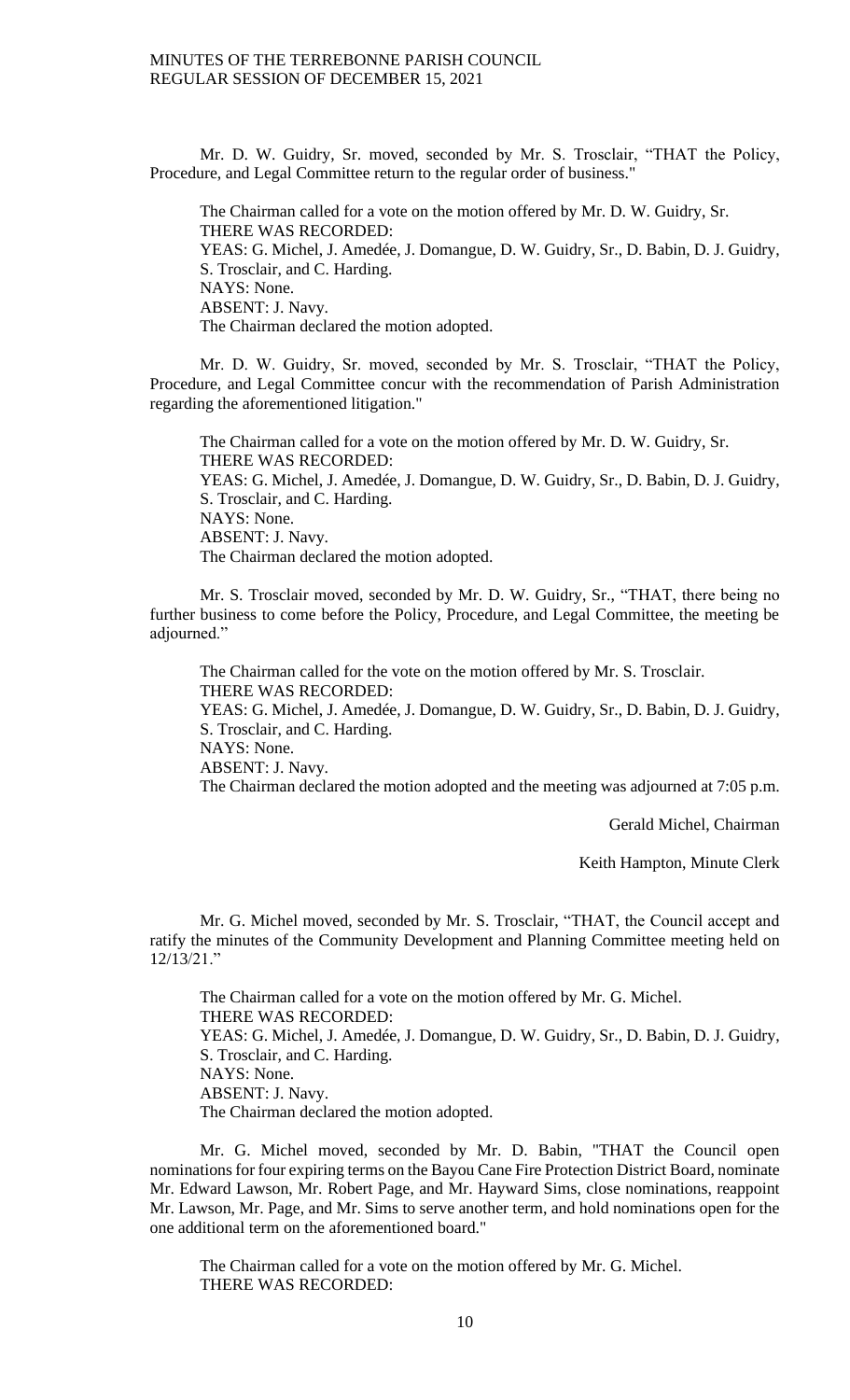YEAS: G. Michel, J. Amedée, J. Domangue, D. W. Guidry, Sr., D. Babin, D. J. Guidry, S. Trosclair, and C. Harding. NAYS: None. ABSENT: J. Navy. The Chairman declared the motion adopted.

Mr. J. Amedée moved, seconded by Mr. G. Michel, "THAT the Council open nominations for two expiring terms on the Schriever Fire Protection District Board, nominate Ms. Melinda Duncan, close nominations, reappoint Ms. Duncan to serve another term, and hold nominations open for the additional expiring term on the aforementioned board."

The Chairman called for a vote on the motion offered by Mr. J. Amedée. THERE WAS RECORDED: YEAS: G. Michel, J. Amedée, J. Domangue, D. W. Guidry, Sr., D. Babin, D. J. Guidry, S. Trosclair, and C. Harding. NAYS: None. ABSENT: J. Navy. The Chairman declared the motion adopted.

Mr. D. Babin moved, seconded by Mr. C. Harding, "THAT the Council open nominations for three expiring terms on the Fire Protection District No. 4 Board, nominate Mr. Louis Pitre, Ms. Pamela Carlos, and Mr. Cyril "Kirby" Verret, close nominations, and reappoint Mr. Pitre, Ms. Carlos, and Mr. Verret to serve another term on the aforementioned board."

The Chairman called for a vote on the motion offered by Mr. D. Babin. THERE WAS RECORDED: YEAS: G. Michel, J. Amedée, J. Domangue, D. W. Guidry, Sr., D. Babin, D. J. Guidry, S. Trosclair, and C. Harding. NAYS: None. ABSENT: J. Navy. The Chairman declared the motion adopted.

Mr. S. Trosclair moved, seconded by Mr. D. J. Guidry, "THAT the Council open nominations for four expiring terms on the Fire Protection District No. 5 Board, nominate Mr. Jan Rogers, Mr. Gerald F. Arceneaux, and Mr. Jody J. Blanchard, close nominations, reappoint Mr. Rogers and Mr. Arceneaux to serve another term, appoint Mr. Blanchard to serve a term, and hold nominations open for the additional expiring term on the aforementioned board."

The Chairman called for a vote on the motion offered by Mr. S. Trosclair. THERE WAS RECORDED: YEAS: G. Michel, J. Amedée, J. Domangue, D. W. Guidry, Sr., D. Babin, D. J. Guidry, S. Trosclair, and C. Harding. NAYS: None. ABSENT: J. Navy. The Chairman declared the motion adopted.

Mr. S. Trosclair moved, seconded by Mr. D. J. Guidry, "THAT the Council open nominations for two expiring terms on the Fire Protection District No. 6 Board, nominate Mr. Pete Lambert, close nominations, reappoint Mr. Lambert to serve another term, and hold nominations open for the additional expiring term on the aforementioned board."

The Chairman called for a vote on the motion offered by Mr. S. Trosclair. THERE WAS RECORDED: YEAS: G. Michel, J. Amedée, J. Domangue, D. W. Guidry, Sr., D. Babin, D. J. Guidry, S. Trosclair, and C. Harding. NAYS: None. ABSENT: J. Navy. The Chairman declared the motion adopted.

Mr. D. Babin moved, seconded by Mr. S. Trosclair, "THAT the Council open nominations for three expiring terms on the Fire Protection District No. 9 Board, nominate Mr.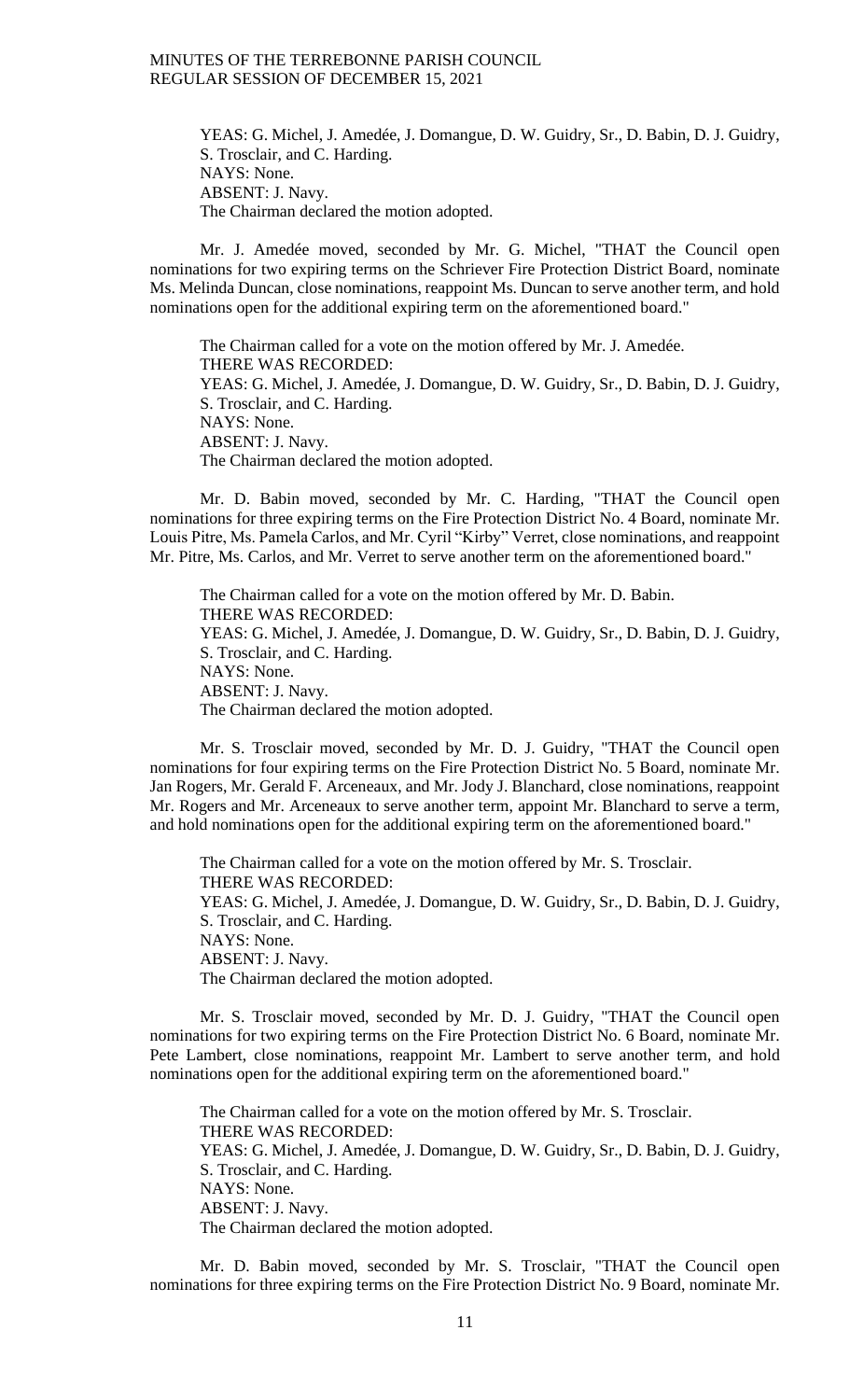Riley Gros, Mr. Lynn Giroir, and Mr. Michael J. Armit, close nominations, and reappoint Mr. Gros, Mr. Giroir, and Mr. Armit to serve another term on the aforementioned board."

The Chairman called for a vote on the motion offered by Mr. D. Babin. THERE WAS RECORDED: YEAS: G. Michel, J. Amedée, J. Domangue, D. W. Guidry, Sr., D. Babin, D. J. Guidry, S. Trosclair, and C. Harding. NAYS: None. ABSENT: J. Navy. The Chairman declared the motion adopted.

Mr. D. Babin moved, seconded by Mr. C. Harding, "THAT the Council open nominations for three expiring terms on the Fire Protection District No. 10 Board, nominate Mr. Samuel Small, Jr., close nominations, reappoint Mr. Small to serve another term, and hold nominations open for the two additional expiring terms on the aforementioned board."

The Chairman called for a vote on the motion offered by Mr. D. Babin. THERE WAS RECORDED: YEAS: G. Michel, J. Amedée, J. Domangue, D. W. Guidry, Sr., D. Babin, D. J. Guidry, S. Trosclair, and C. Harding. NAYS: None. ABSENT: J. Navy. The Chairman declared the motion adopted.

Mr. S. Trosclair moved, seconded by Mr. D. J. Guidry, "THAT the Council open nominations for three expiring terms and one unexpired term due to a resignation on the Village East Fire Protection District Board, nominate Mr. Roy J. Desmore, Mr. Louis Prosperie, Jr., Mr. John Roy, and Mr. Lydell Crochet, close nominations, reappoint Mr. Desmore, Mr. Prosperie, and Mr. Roy to serve another term, and appoint Mr. Crochet to serve a term on the aforementioned board."

The Chairman called for a vote on the motion offered by Mr. S. Trosclair. THERE WAS RECORDED: YEAS: G. Michel, J. Amedée, J. Domangue, D. W. Guidry, Sr., D. Babin, D. J. Guidry, S. Trosclair, and C. Harding. NAYS: None. ABSENT: J. Navy. The Chairman declared the motion adopted.

Mr. D. J. Guidry moved, seconded by Mr. G. Michel, "THAT the Council ratify Parish President Gordon E. Dove's reappointment of Mr. Danny Picou to the Houma-Terrebonne Housing Authority Board."

The Chairman called for a vote on the motion offered by Mr. D. J. Guidry. THERE WAS RECORDED: YEAS: G. Michel, J. Amedée, J. Domangue, D. W. Guidry, Sr., D. Babin, D. J. Guidry, S. Trosclair, and C. Harding. NAYS: None. ABSENT: J. Navy. The Chairman declared the motion adopted.

The Chairman announced the following vacancies:

- **Veteran's Memorial District:** One (1) unexpired term due to a resignation and one (1) expired term (Representing the Vietnam Veterans of America).
- **Recreation District No. 2,3:** One (1) unexpired term due to a resignation.
- **Recreation District No. 3A:** One (1) expired term and one (1) unexpired term due to a resignation.
- **Recreation District No. 6:** One (1) expired term.
- **Recreation District No. 7:** One (1) expired term.
- **Bayou Blue Fire Protection Distric**t: One (1) expired term.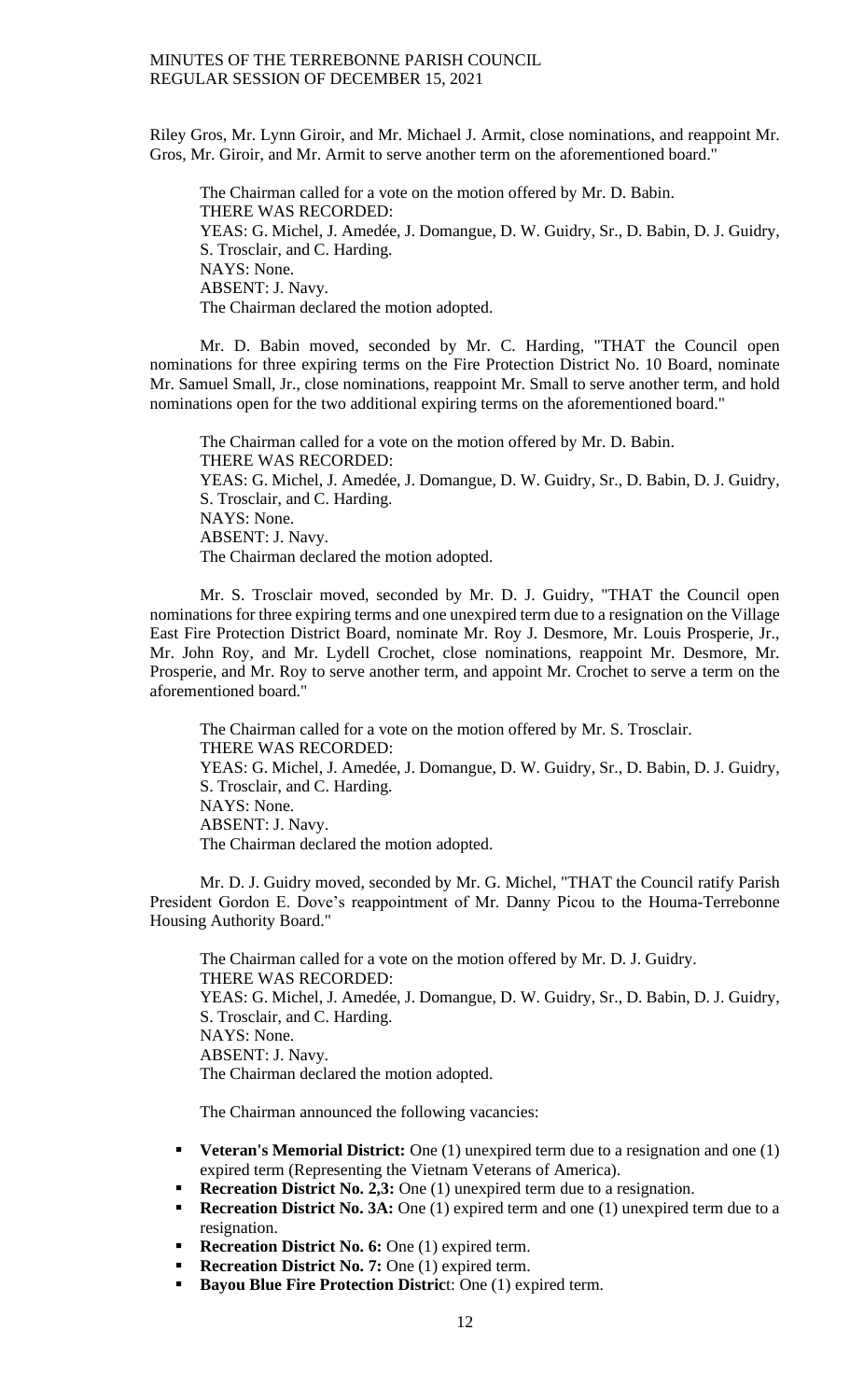- **Bayou Cane Fire:** One (1) expiring terms on 01-01-22.
- **Coteau Fire Protection District Board:** Three (3) expiring terms on 01-01-22 and one (1) unexpired term due to a resignation.
- **Schriever Fire Protection:** One (1) expiring term on 01-01-22.
- **Fire District No. 5:** Two (2) expiring terms on 01-01-22.
- **Fire District No. 6:** One (1) expiring term on 01-01-22.
- **Fire District No. 7:** Three (3) expiring terms on 01-01-22.
- **Fire District No. 8:** Three (3) expiring terms on 01-01-22.
- **Fire District No. 10:** Two (2) expiring terms on 01-01-22.
- **Terrebonne Parish Tree Board:** One (1) vacancy due to a resignation.
- **Children and Youth Services Board:** One (1) expired term (representing City Court).
- **TEDA:** One (1) expired term (representing Terrebonne Parish Council).
- **Coastal Zone Management and Restoration:** One (1) expired term (Representing the Public).
- **Planning Commission:** One (1) expired term.
- **Hospital Service District No. 1 Board:** One (1) vacancy due to a resignation.
- **Houma Housing Authority:** One (1) expiring term on 01-01-22.

OFFERED BY: MR. J. AMEDĖE SECONDED BY: MR. S. TROSCLAIR

# **RESOLUTION NO. 21- 362**

A resolution authorizing the signing of an agreement with Entergy for Parish Project No. 18- DRA-44, Elliot Jones Pump Station Project, Terrebonne Parish Consolidated Government, Terrebonne Parish, Louisiana, and authorizing the issuance of the Notice to Proceed.

**WHEREAS**, the Terrebonne Parish Consolidated Government did receive construction bids on Parish Project No. 18-DRA-44, Elliot Jones Pump Station Project, Terrebonne Parish, Louisiana, and,

**WHEREAS**, the Entergy poles need to be relocated along with other items in order for access to the Pump Station that is currently under construction, and

**NOW, THEREFORE, BE IT RESOLVED** that the Terrebonne Parish Consolidated Government authorizes the Parish President to execute an agreement with Entergy for this project, and

**WHEREUPON** the motion was put to a vote and the vote thereon was as follows:

#### **THERE WAS RECORDED:**

YEAS: G. Michel, J. Amedée, J. Domangue, D. W. Guidry, Sr., D. Babin, D. J. Guidry, S. Trosclair, and C. Harding. NAYS: None. NOT VOTING: None. ABSTAINING: None. ABSENT: J. Navy. The Chairman declared the resolution adopted on this the 15<sup>th</sup> day of December 2021.

\*\*\*\*\*\*\*\*\*\*\*\*

Announcements–Council Members:

- Mr. D. Babin announced that due dates for property tax bills were extended until the end of January 2022.
- Ms. J. Domangue announced that the  $10^{th}$  Annual Kappa Alpha Psi Holiday Festival and Toy and Bike Give-A-Way would be held Saturday, December 18, 2021 at the Barry P. Bonvillain Civic Center and encouraged the public to attend.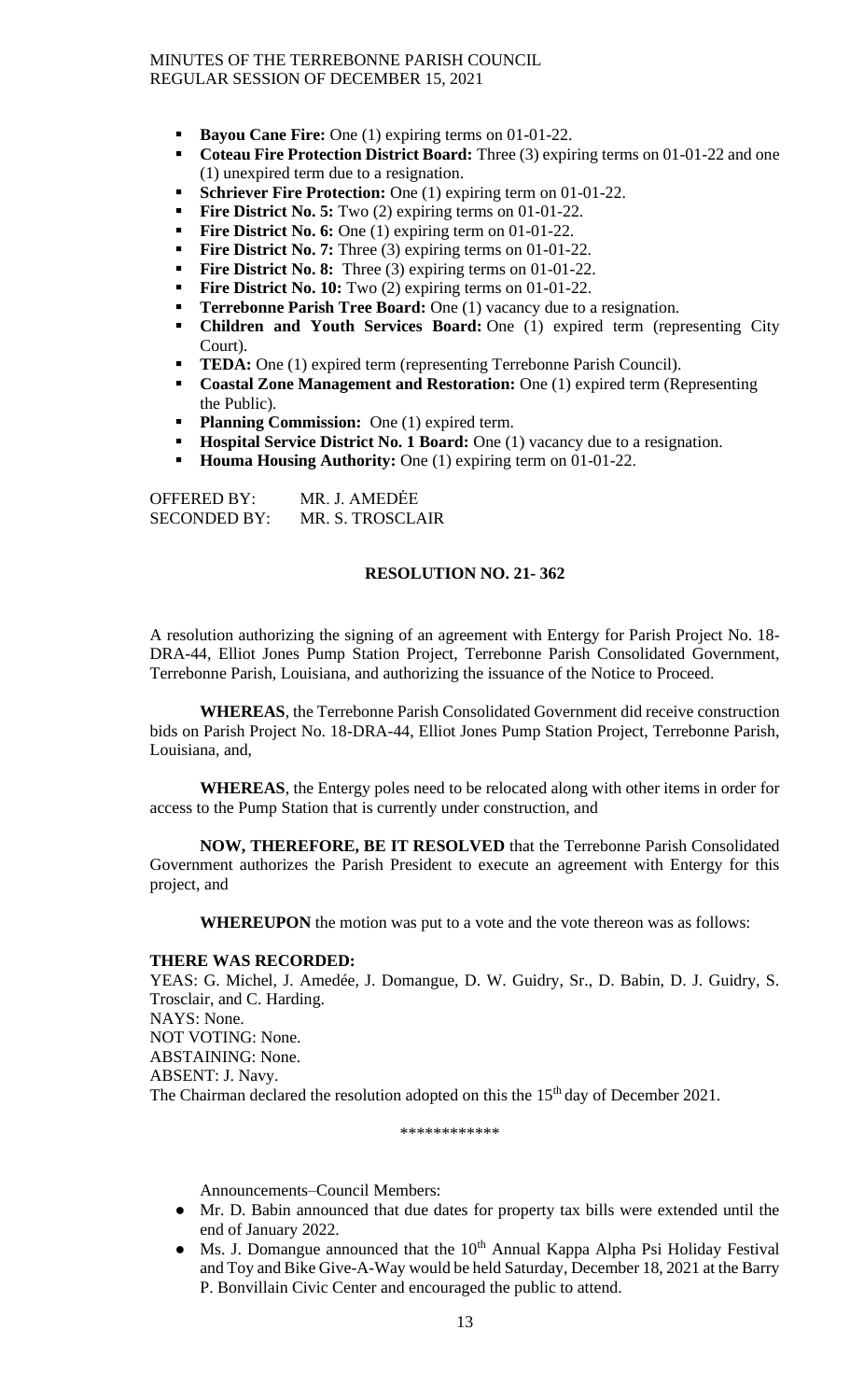- Mr. G. Michel wished everyone a Merry Christmas and Happy New Year and asked everyone to keep those greatly impacted by Hurricane Ida in their thoughts and prayers.
- Mr. C. Harding wished everyone Merry Christmas and Happy New Year.
- The Chairman wished everyone Merry Christmas and Happy New Year.

Mr. J. Amedée moved, seconded by Ms. J. Domangue, "THAT, it now being 6:30 p.m., the Council convene into public hearings."

The Chairman called for a vote on the motion offered by Mr. J. Amedée. THERE WAS RECORDED: YEAS: G. Michel, J. Amedée, J. Domangue, D. W. Guidry, Sr., D. Babin, D. J. Guidry, S. Trosclair, and C. Harding. NAYS: None. ABSENT: J. Navy. The Chairman declared the motion adopted.

The Chairman recognized the public for comments on the following:

A. An ordinance amending the Terrebonne Parish Code of Ordinances, Chapter 26. Utilities, Article II. Electricity, Division 2. Service Rates and Charges, providing a fee therein for Renewable Resource Net Metering.

There were no comments from the public on the proposed ordinance.

Mr. D. Babin moved, seconded by Mr. J. Amedée, "THAT, the Council close the aforementioned public hearing."

The Chairman called for a vote on the motion offered by Mr. D. Babin. THERE WAS RECORDED: YEAS: G. Michel, J. Amedée, J. Domangue, D. W. Guidry, Sr., D. Babin, D. J. Guidry, S. Trosclair, and C. Harding. NAYS: None. ABSENT: J. Navy. The Chairman declared the motion adopted.

OFFERED BY: MR. D. BABIN SECONDED BY: MR. J. AMEDĖE

#### **ORDINANCE NO. 9332**

**An ordinance amending the Terrebonne Parish Code of Ordinances, Chapter 26. Utilities, Article II. Electricity, Division 2. Service Rates and Charges, providing a fee therein for Renewable Resource Net Metering.**

**WHEREAS**, the Terrebonne Parish Consolidated Government (TPCG), governing authority of the Parish of Terrebonne and City of Houma Louisiana, operates and maintains a combined electric and natural gas utility system ("the System") organized under its Department of Utilities ("the Department"); and

**WHEREAS,** Section 2-11 of the Terrebonne Parish Home Rule Charter requires an ordinance to amend or repeal previous Ordinances; adopt or amend an administrative code; and establish a rule or regulation imposing fines or other penalties; and

**WHEREAS**, the System provides retail electric utility service within the corporate limits of the City of Houma and immediately adjacent geographic areas; and

**WHEREAS**, the Louisiana Renewable Energy Development Act ("the Act"), adopted as Act 653 by the Louisiana Legislature in their 2003 legislative session and codified as Chapter 50, Article 3061 et seq of the Louisiana Revised Statutes, requires all Louisiana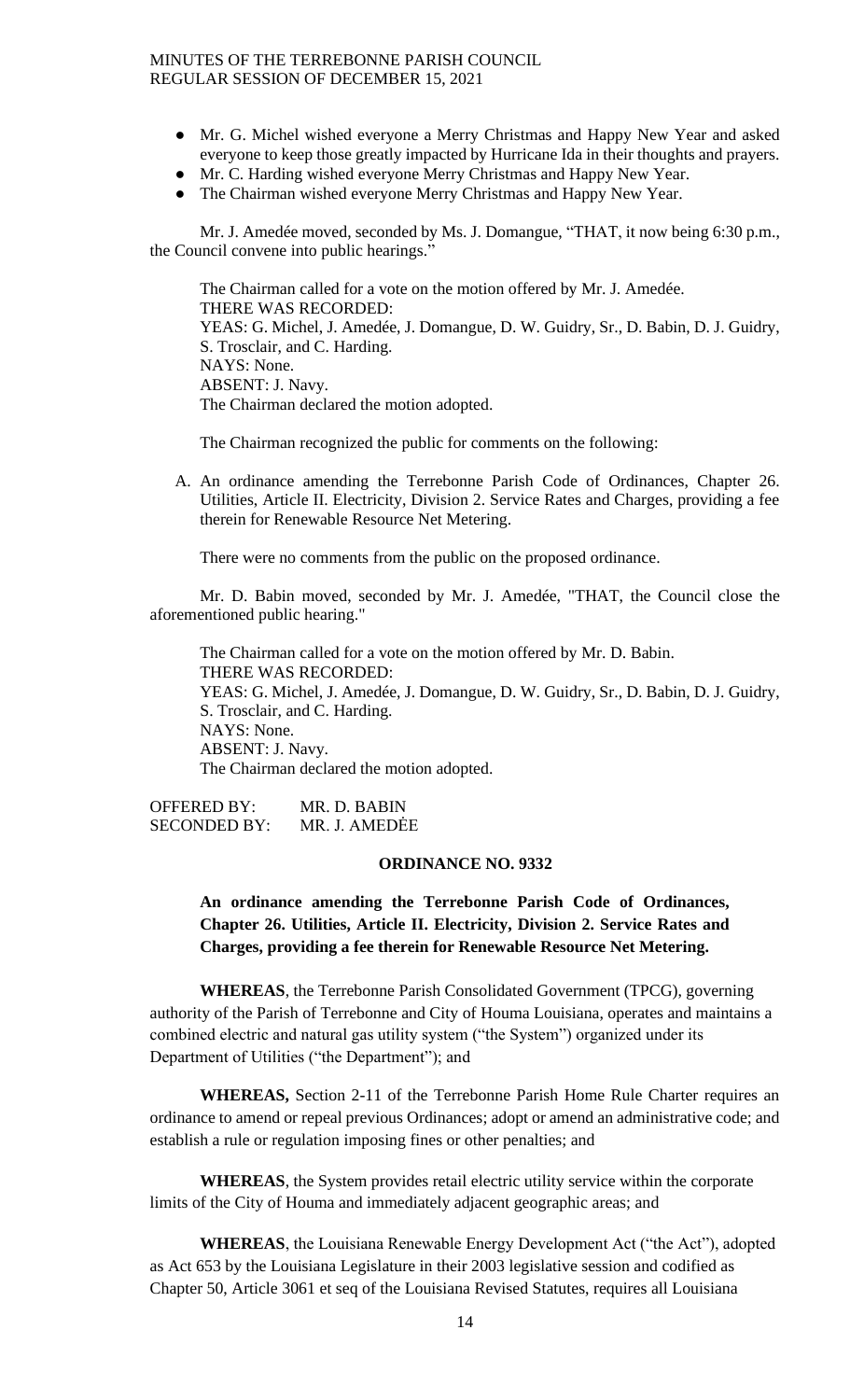electric utilities to "allow net energy metering facilities to be interconnected using a meter capable of registering the flow of electricity in two directions"; and

**WHEREAS**, the Act further requires that the Louisiana Public Service Commission ("LPSC") establish appropriate rates, terms, and conditions for net energy metering contracts, including the assessment of a greater fee or charge if the costs of net energy metering outweigh the benefits of allocating the cost among the entire customer base, and that the net metering customer reimburse the utility for any costs in excess of those to serve a traditional customer; and

**WHEREAS**, by General Order the LPSC has established such regulations, commonly collectively referred to as the "Louisiana Net Metering Rules", and

**WHEREAS**, the System is not subject to the jurisdiction of the LPSC but often relies on their orders as a guide to establishing parallel fees and regulations in the absence of compelling reasons to do otherwise, and

**WHEREAS**, TPCG engaged the services of GDS Associates, a professional utility consultant, to review the Louisiana Net Metering Rules and the similar fees of selected municipal electric utilities within and outside Louisiana and to recommend a fee for the System, and

**WHEREAS**, consistent with those recommendations, the Department has drafted and recommends a fee for the System to be incorporated into the Terrebonne Parish Code of Ordinances.

**NOW THEREFORE BE IT ORDAINED** by the Terrebonne Parish Council on behalf of the Terrebonne Parish Consolidated Government that the following Section 26-47 be appended to Terrebonne Parish Code Chapter 26. Utilities, Article II. Electricity, Division 2. Services Rates and Charges.

# **SECTION I**

Section 26-47 of the Terrebonne Parish Code shall be enacted (using strikethrough to indicate deletions and underlining to indicate additions) and same are hereby adopted to read as follows:

# **Sec. 26-47. – Renewable Resource Net Metering**

- (a) *Availability.* This schedule, available as a supplement to customers of any class throughout the territory served by the electric utility, applies to the synchronous interconnection of qualified renewable energy resources and the compensation for excess energy delivered to the electric utility.
- (b) *Qualified Resources*. Only those resources meeting all requirements of this paragraph (b) shall be considered *Qualified Resources*, being those resources which may qualify customers as being eligible for service under this schedule
	- (1) The following types of renewal energy resources shall be considered *Qualified Resources*
	- Photovoltaic
	- Wind
	- Biomass
	- **Hydroelectric**
	- Geothermal Electric
	- Fuel Cell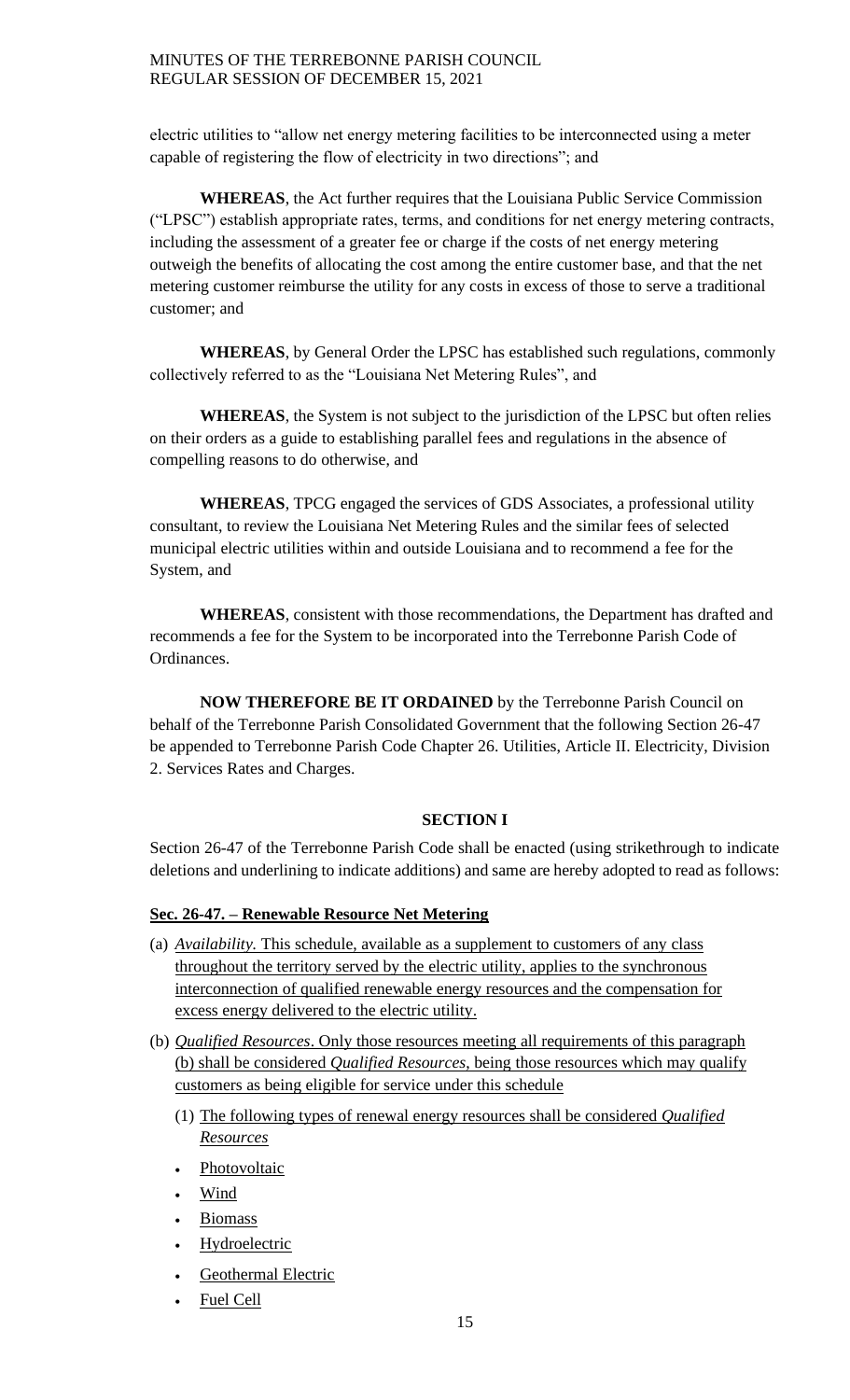- Renewable Fuel
- (2) *Qualified Resources* shall be limited in capacity to 25 kilowatts for the Residential customer class, 300 kilowatts for General Service customer classes, and in aggregate kilowatts to 0.5% of the annual electric utility peak demand.
- (3) Only customer-owned renewable energy resources connected on the customer side of the electric utility meter and sized to meet all or part of the customer's electricity requirements shall be considered *Qualified Resources*.
- (c) *Interconnection.*
	- (1) *Application.* Application for service under this schedule shall be made to the Department of Utilities in the form prescribed by the Department of Utilities.
	- (2) *Interconnection Agreement.* Approved applicants shall be required to execute a form of Interconnection Agreement prescribed by the Department of Utilities setting forth the commercial and technical terms of service not otherwise provided herein.
	- (3) *Metering.* The Department of Utilities shall install or cause to be installed appropriate bi-directional kilowatt-hour metering, the cost of which shall be deferred by the applicant customer as hereinafter provided.
- (d) *Charges and Credits.*
	- (1) *Customer Charge.* A charge of \$5.00 shall apply to each account serviced under this schedule each month in addition to all other charges applicable under this section and the Customer Charge for the applicable customer classification as elsewhere provided in this chapter.
	- (2) *Demand and Energy Charges and Energy Credits.*
		- a. *Demand and Energy Charges*. Power and energy charges for metered kilovoltampere demand and/or kilowatt-hour energy consumption shall be as prescribed for the applicable customer class as elsewhere provided in this chapter.
		- b. *Energy Credits.* Metered *Qualified Resource* production in kilowatt-hours in excess of consumption and delivered to the electric utility shall result in *Energy Credits* in kWh, which kWh credits shall accumulate month-to-month, the total of which shall be compensable on an annual basis at a unit rate equal to the electric utility's average avoided wholesale cost of energy effective on or before December 31<sup>st</sup> of each year, which amount shall be credited to the customer account.
		- c. On the last bill in December, if an amount is owed to a customer for energy credits, it shall first be deducted from the December electricity utilities bill by TPCG. If the credit owed exceeds the December bill, TPCG shall refund payment to the customer.

*d. Renewable Energy Credits.* Any renewable energy credits accrued as a result of or in any way attributable to the installation and/or operation of any *Qualified Resource* under this section shall be the sole property of the customer, who shall be solely responsible for any accounting or transacting of said credits for his sole benefit.

# **SECTION II**

Any section, clause, paragraph, provision, or portion of these regulations found to be invalid is severable and shall not affect the validity of the whole.

This ordinance, having been introduced and laid on the table for at least two weeks, was voted upon as follows: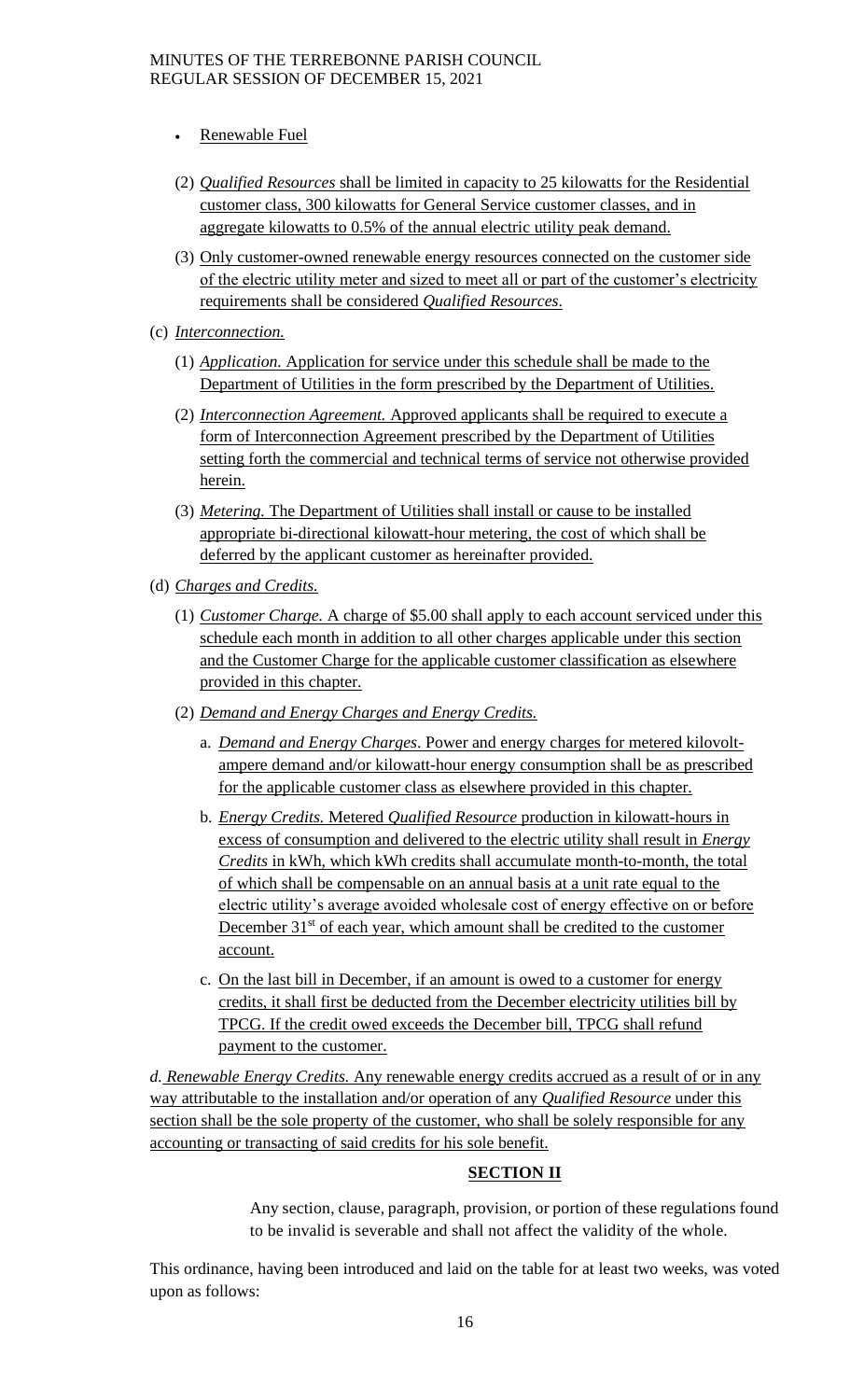#### **THERE WAS RECORDED:**

YEAS: G. Michel, J. Amedée, J. Domangue, D. W. Guidry, Sr., D. Babin, D.J. Guidry, S. Trosclair, and C. Harding. NAYS: None. NOT VOTING: None. ABSTAINING: None. ABSENT: J. Navy. The Chairman declared the ordinance adopted on this, the 15<sup>th</sup> day of December 2021.

\* \* \* \* \* \* \* \* \*

The Chairman recognized the public for comments on the following:

B. An ordinance to amend the Zoning Map of the Parish of Terrebonne so as to Rezone from R-1 (Single-Family Residential) to R-3 (Multi-Family Residential), Lot 16, Square 1, Barrowtown Subdivision, 2620 Bryant Street, Houma, Terrebonne Parish, Louisiana.

There were no comments from the public on the proposed ordinance.

Mr. G. Michel moved, seconded by Mr. S. Trosclair, "THAT, the Council close the aforementioned public hearing."

The Chairman called for a vote on the motion offered by Mr. G. Michel. THERE WAS RECORDED: YEAS: G. Michel, J. Amedée, J. Domangue, D. W. Guidry, Sr., D. Babin, D. J. Guidry, S. Trosclair, and C. Harding. NAYS: None. ABSENT: J. Navy. The Chairman declared the motion adopted.

Mr. C. Harding shared his appreciation of the ordinance to allow an elderly resident displaced by Hurricane Ida to remain in Terrebonne Parish. **(\*ORDINANCE ADOPTED AFTER DISCUSSION)**

OFFERED BY: MR. C. HARDING SECONDED BY: MR. G. MICHEL

# **ORDINANCE NO. 9333**

AN ORDINANCE TO AMEND THE ZONING MAP OF THE PARlSH OF TERREBONNE SO AS TO REZONE FROM R-1 (SINGLE-FAMILY RESIDENTIAL) TO R-3 (MULTI FAMILY RESIDENTIAL); LOT 16, SQUARE 1, BARROWTOWN SUBDIVISION, 2620 BRYANT STREET, HOUMA, TERREBONNE PARISH, LOUISIANA; MABLE LYONS, APPLICANT.

**WHEREAS,** the Terrebonne Parish Council, on behalf of the Terrebonne Parish Consolidated Government, hereby declares that it has adopted a resolution giving notice of intent to adopt the following ordinance hereto; and

**WHEREAS,** the Terrebonne Parish Council, on behalf of the Terrebonne Parish Consolidated Government, has conducted a public hearing on Wednesday, December 15, 2021; and

**WHEREAS,** after considering all comments received, if any, the following action is hereby taken.

**NOW, THEREFORE, BE IT ORDAINED** by the Terrebonne Parish Council, on behalf of the Terrebonne Parish Consolidated Government, that the Zoning Map of the Parish of Terrebonne be hereby amended so as to rezone from R-1 (Single-Family Residential) to R-3 (Multi-Family Residential), Lot 16, Square 1, Barrowtown Subdivision, 2620 Bryant Street, Houma, Terrebonne Parish,Louisiana.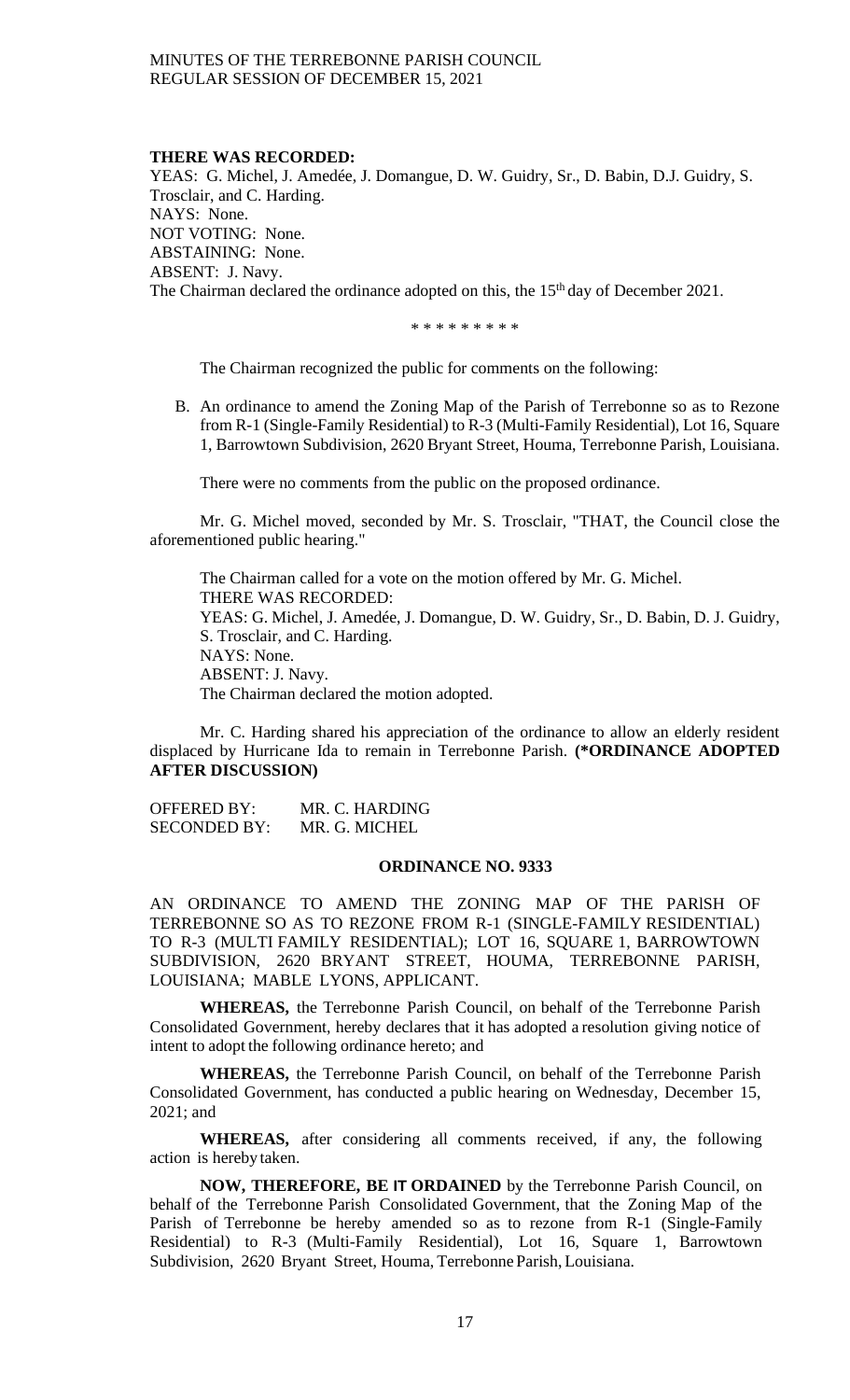This ordinance, having been introduced and laid on the table for at least thirty days, was voted upon as follows:

### **THERE WAS RECORDED:**

YEAS: G. Michel, J. Amedée, J. Domangue, D. W. Guidry, Sr., D. Babin, D.J. Guidry, S. Trosclair, and C. Harding. NAYS: None. NOT VOTING: None. ABSTAINING: None. ABSENT: J. Navy. The Chairman declared the ordinance adopted on this, the 15<sup>th</sup> day of December 2021.

\* \* \* \* \* \* \* \* \*

The Chairman recognized the public for comments on the following:

C. An ordinance to dedicate and accept the maintenance/operation of the street(s), drainage servitudes, sewer, and rights-of-way for "Adley Oaks Subdivision, Phase A;" energize and accept the streetlights; and to incorporate "Adley Avenue", "Oriole Street", and "Kingfisher Drive" into the Enhanced 911 Emergency Response System for the purpose of providing a better means of locating addresses.

There were no comments from the public on the proposed ordinance.

Mr. J. Amedée moved, seconded by Mr. D. J. Guidry, "THAT, the Council close the aforementioned public hearing."

The Chairman called for a vote on the motion offered by Mr. J. Amedée. THERE WAS RECORDED: YEAS: G. Michel, J. Amedée, J. Domangue, D. W. Guidry, Sr., D. Babin, D. J. Guidry, S. Trosclair, and C. Harding. NAYS: None. ABSENT: J. Navy. The Chairman declared the motion adopted.

OFFERED BY: MR. J. AMEDĖE SECONDED BY: MR. D. J. GUIDRY

### **ORDINANCE NO. 9334**

AN ORDINANCE DEDICATING AND ACCEPTING THE MAINTENANCE/OPERATION OF THE STREET(S), DRAINAGE SERVITUDES, SEWER, AND RIGHTS-OF-WAY FOR "ADLEY OAKS SUBDIVISION, PHASE A;" ENERGIZE AND ACCEPT THE STREETLIGHTS; AND TO INCORPORATE "ADLEY AVENUE", "ORIOLE STREET", AND "KINGFISHER DRIVE" INTO THE ENHANCED 911 EMERGENCY RESPONSE SYSTEM FOR THE PURPOSE OF PROVIDING A BETTER MEANS OF LOCATING ADDRESSES; AND TO SET FORTH AN EFFECTIVE DATE FOR THE INCORPORATION OF STREET NAME(S), TO INFORM THE PROPER AGENCIES OF THE STREET NAME(S), AND TO AUTHORIZE THE INSTALLATION OF THE APPROPRIATE STREET SIGN(S), AND TO ADDRESS OTHER MATTERS RELATIVE THERETO.

### **SECTION I**

**BE IT ORDAINED** that the Terrebonne Parish Council, on behalf of Terrebonne Parish Consolidated Government, dedicates and accepts the maintenance/operation of the street(s), drainage servitudes, sewer, and rights-of-way; and energize and accept the streetlights as depicted on a plat, prepared on August 19, 2021, by Quality Engineering & Surveying, L.L.C.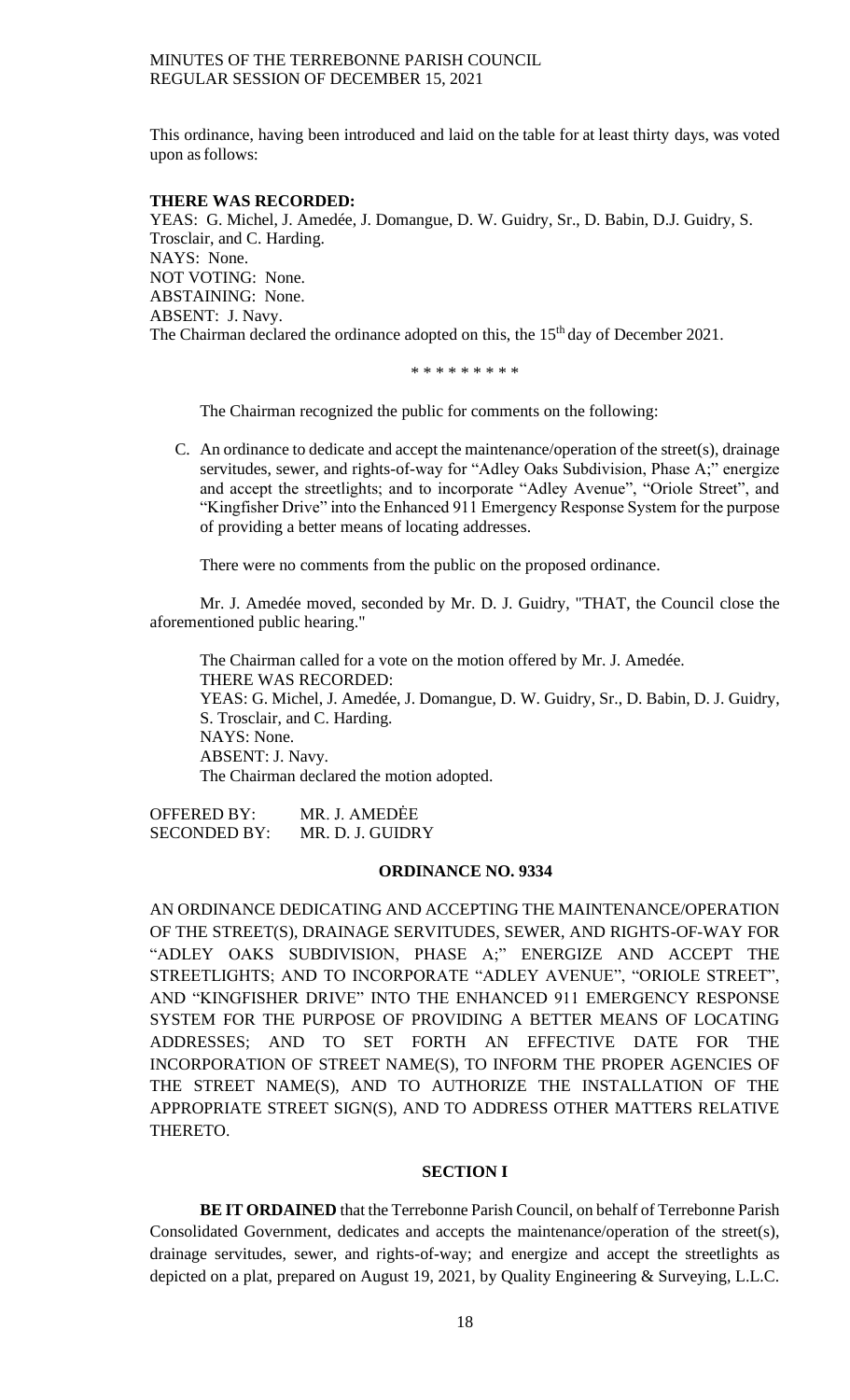titled "Adley Oaks Subdivision, Phase A", a copy of which is attached hereto and made a part hereof,

**BE IT FURTHER ORDAINED** effective on the 15th day of December, 2021, that "Adley Avenue", "Oriole Street", and "Kingfisher Drive" be incorporated into the Enhanced 911 Emergency Response System,

**BE IT FURTHER ORDAINED** that a copy of this ordinance be submitted to the Terrebonne Parish Communications Board, local U.S. Postal Services, fire districts, Acadian Ambulance, Terrebonne Parish Sheriff's Office, and any other appropriate agency; and

**BE IT FURTHER ORDAINED** that the Parish Forces be directed to install the proper street sign on the appropriate street, and that any other actions relative thereto be addressed.

#### **SECTION II**

If any word, clause, phrase, section or other portion of this ordinance shall be declared null, void, invalid, illegal, or unconstitutional, the remaining words, clauses, phrases, sections or other portions of this ordinance shall remain in full force and effect, the provisions of this section hereby being declared to be severable.

This ordinance, having been introduced and laid on the table for at least two weeks, was voted upon as follows:

#### **THERE WAS RECORDED:**

YEAS: G. Michel, J. Amedée, J. Domangue, D. W. Guidry, Sr., D. Babin, D.J. Guidry, S. Trosclair, and C. Harding. NAYS: None. NOT VOTING: None. ABSTAINING: None. ABSENT: J. Navy. The Chairman declared the ordinance adopted on this, the 15<sup>th</sup> day of December 2021.

\* \* \* \* \* \* \* \* \*

The Chairman recognized the public for comments on the following:

D. An ordinance to authorize the Parish President to execute a Cooperative Endeavor Agreement between TPCG, the Houma Downtown Development Corporation, and Hache Grant Association, Inc. for construction and placement of a bandstand at the Courthouse Square in Downtown Houma.

Mr. Noah Lirette of Hache Grant Association, Inc. shared their intent to build a new bandstand as a revitalization effort for Downtown Houma.

Ms. J. Domangue voiced her appreciation for the Association's efforts and investment in improving the downtown area.

There were no further comments from the public on the proposed ordinance.

Mr. D. Babin moved, seconded by Mr. G. Michel, "THAT, the Council close the aforementioned public hearing."

The Chairman called for a vote on the motion offered by Mr. D. Babin. THERE WAS RECORDED: YEAS: G. Michel, J. Amedée, J. Domangue, D. W. Guidry, Sr., D. Babin, D. J. Guidry, S. Trosclair, and C. Harding. NAYS: None. ABSENT: J. Navy. The Chairman declared the motion adopted.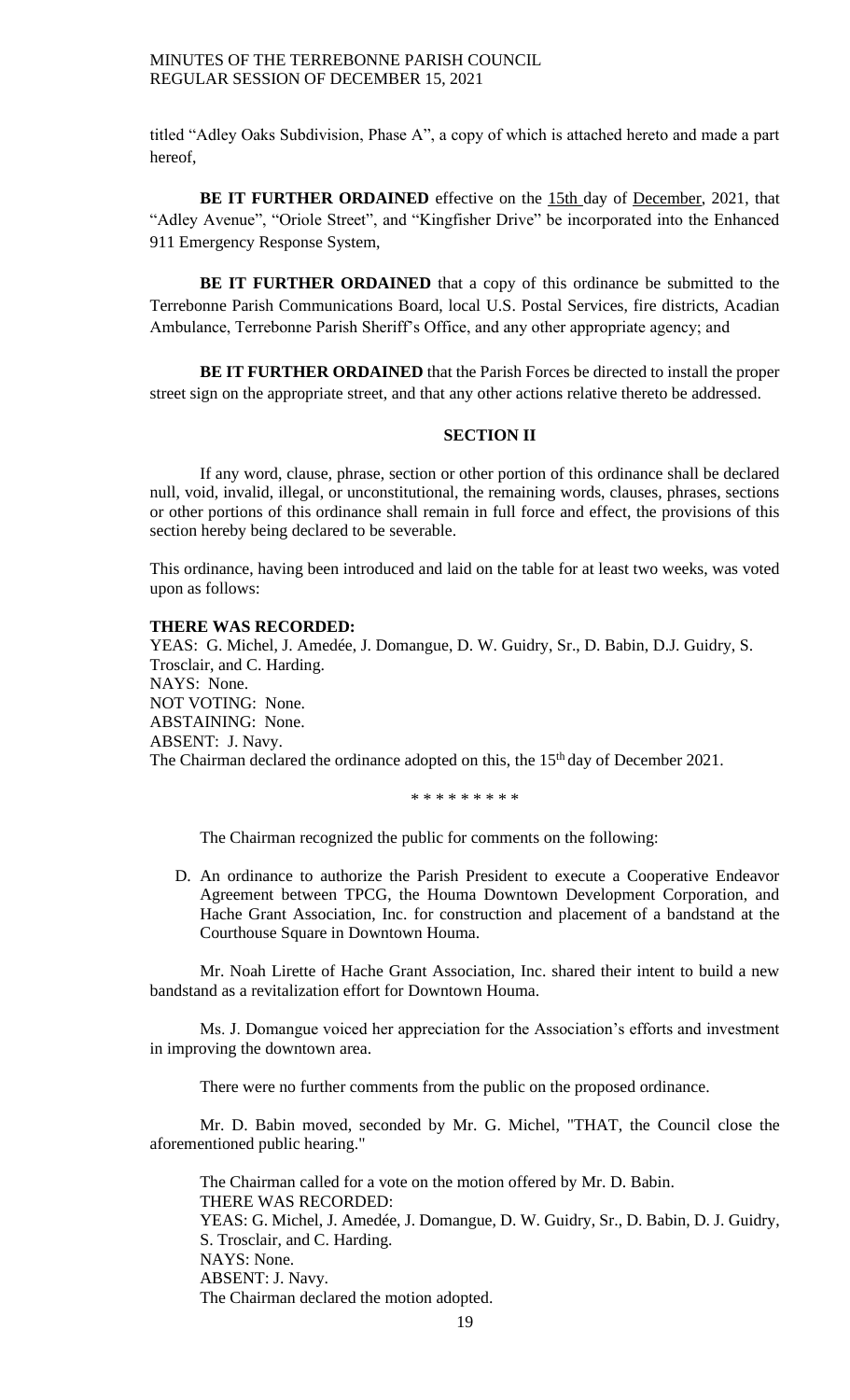| <b>OFFERED BY:</b>  | MS. J. DOMANGUE |
|---------------------|-----------------|
| <b>SECONDED BY:</b> | MR. C. HARDING  |

# **ORDINANCE NO. 9335**

AN ORDINANCE AUTHORIZING THE PARISH PRESIDENT TO ENTER INTO A COOPERATIVE ENDEAVOR AGREEMENT WITH THE HOUMA DOWNTOWN DEVELOPMENT CORPORATION ("HDDC"), HACHE GRANT ASSOCIATION, INC. ("HGA") and TERREBONNE PARISH CONSOLIDATED GOVERNMENT ("TPCG") PROMOTING THE HISTORY OF HOUMA, TERREBONNE PARISH, LOUISIANA, BY HDDC AND HGA CONSTRUCTING A REPLICA OF A BANDSTAND THAT WAS PART OF THE HISTORY OF HOUMA, LOUISIANA ON THE COURTHOUSE SQUARE AT A MUTUALLY AGREED UPON LOCATION AND TRANSFERRING OWNERSHIP THEREOF TO TPCG BY DONATION; AND TO PROVIDE FOR RELATED MATTERS THERETO

**WHEREAS,** Article VII, Section 14 of the Louisiana Constitution provides that, "[F]or public purpose, the state and its political subdivisions or political corporations may engage in cooperative endeavors with each other, with the United States or its agencies, or with any public or private corporation or individual"; and

**WHEREAS,** TPCG, HDDC and HGA are working together wherein HDDC and HGA shall create a replica of a historic bandstand on the courthouse square, which is being designed to have the capability to be moved should the need arise, for a public purpose that promotes the history of Houma, Terrebonne Parish, Louisiana, and enhances the life of all of the citizens of the Parish of Terrebonne; and

**WHEREAS,** TPCG, HDDC, and HGA envision the Bandstand on the courthouse square promoting the history of Houma, Terrebonne Parish, Louisiana, and enhancing the life of all of the citizens of the Parish of Terrebonne; and

**WHEREAS,** The Bandstand replica, in accordance with the initial plan or proposal, will be available for all to see, including events held in downtown Houma; and

**WHEREAS,** Entering into this cooperative endeavor agreement for the public purpose of promoting the history of Houma, Terrebonne Parish, Louisiana, is for the good of all of the citizens of the Parish of Terrebonne; and

**WHEREAS,** out of an abundance of caution and since immovable property of TPCG is being used and/or will be used in connection with the Cooperative Endeavor Agreement, including but not limited to the placement and construction of the Bandstand, Parish Administration respectfully requests the Council to approve this ordinance authorizing the Parish President, Gordon E. Dove, to execute a Cooperative Endeavor Agreement by and between the Houma Downtown Development Corporation ("HDDC"), Hache Grant Association, Inc. ("HGA") and Terrebonne Parish Consolidated Government ("TPCG") for the purpose of promoting the history of Houma, Terrebonne Parish, Louisiana, by HDDC and HGA constructing a replica of a bandstand that was part of the history of Houma, Louisiana, on the courthouse square at a mutually agreed upon location and transferring ownership thereof to TPCG by donation; and

**NOW THEREFORE BE IT ORDAINED** by the Terrebonne Parish Council, on behalf of the Terrebonne Parish Consolidated Government, that the Parish President, Gordon E. Dove, be authorized to execute the Cooperative Endeavor Agreement by and between the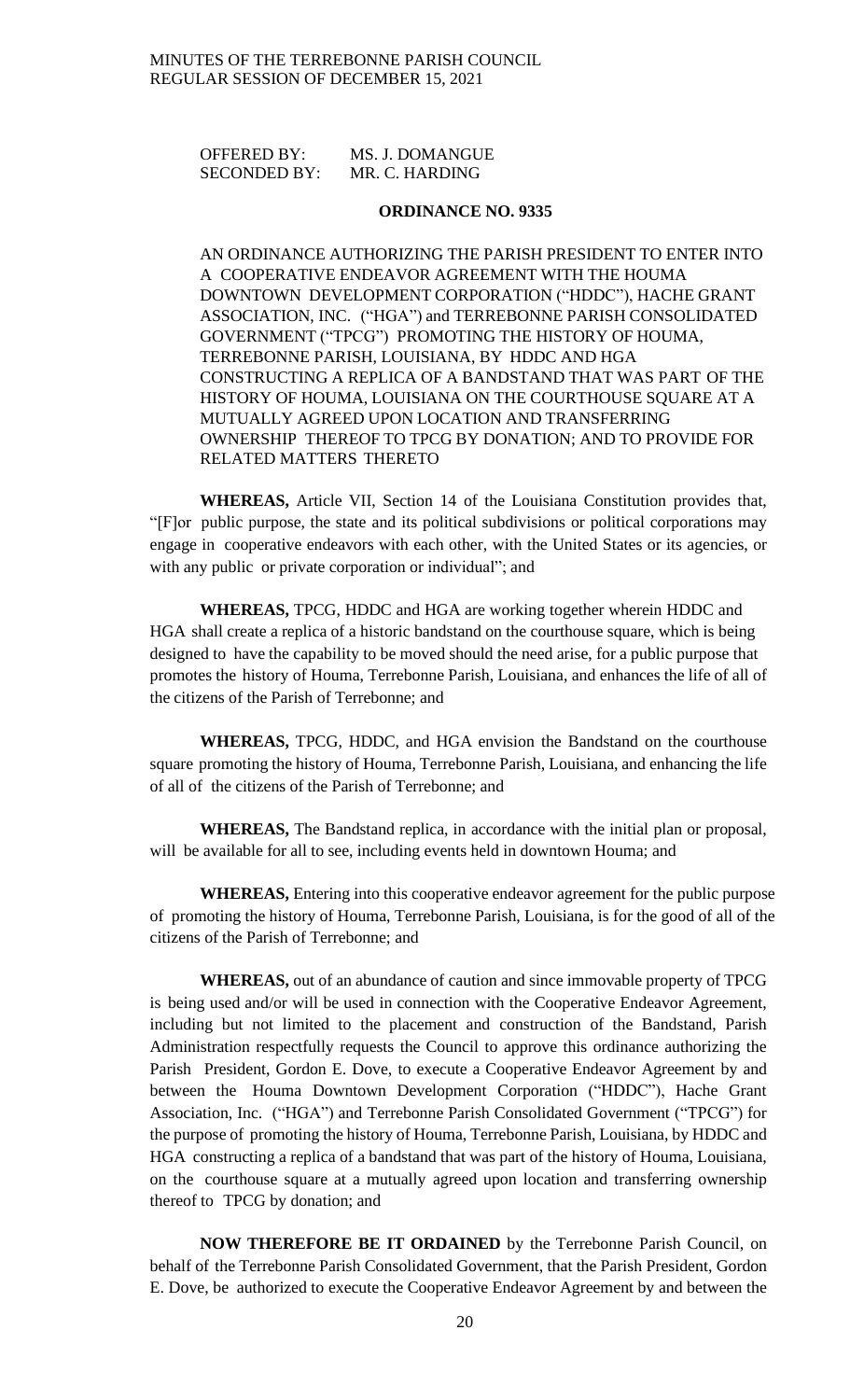Houma Downtown Development Corporation ("HDDC"), Hache Grant Association, Inc. ("HGA") and Terrebonne Parish Consolidated Government ("TPCG") for the purpose of promoting the history of Houma, Terrebonne Parish, Louisiana, by HDDC and HGA constructing a replica of a bandstand that was part of the history of Houma, Louisiana, on the courthouse square at a mutually agreed upon location and transferring ownership thereof to TPCG by donation;

This ordinance, having been introduced and laid on the table for at least two weeks, was voted upon as follows:

# **THERE WAS RECORDED:**

YEAS: G. Michel, J. Amedée, J. Domangue, D. W. Guidry, Sr., D. Babin, D.J. Guidry, S. Trosclair, and C. Harding. NAYS: None. NOT VOTING: None. ABSTAINING: None. ABSENT: J. Navy. The Chairman declared the ordinance adopted on this, the 15<sup>th</sup> day of December 2021.

\* \* \* \* \* \* \* \* \*

The Chairman recognized the public for comments on the following:

E. An ordinance to adopt the 2022 Operations and Maintenance budget, and the Five-Year Capital Improvements Budget, of the Terrebonne Parish Consolidated Government as presented by the Parish President and further amended by the Terrebonne Parish Council; to amend the Parish Compensation Plan for new and/or adjusted positions; approve a 4% cost of living increase for the Parish President's Departments and Council Staff; to address other matters relative thereto.

There were no comments from the public on the proposed ordinance.

Mr. D. J. Guidry moved, seconded by Mr. S. Trosclair, "THAT, the Council close the aforementioned public hearing."

The Chairman called for a vote on the motion offered by Mr. D. J. Guidry. THERE WAS RECORDED: YEAS: G. Michel, J. Amedée, J. Domangue, D. W. Guidry, Sr., D. Babin, D. J. Guidry, S. Trosclair, and C. Harding. NAYS: None. ABSENT: J. Navy. The Chairman declared the motion adopted.

OFFERED BY: MR. D. BABIN SECONDED BY: MR. S. TROSCLAIR

### **ORDINANCE NO. 9336**

AN ORDINANCE TO ADOPT THE 2022 OPERATIONS AND MAINTENANCE BUDGET, AND THE FIVE-YEAR CAPITAL IMPROVEMENTS BUDGET, OF THE TERREBONNE PARISH CONSOLIDATED GOVERNMENT AS PRESENTED BY THE PARISH PRESIDENT AND FURTHER AMENDED BY THE TERREBONNE PARISH COUNCIL; TO AMEND THE PARISH COMPENSATION PLAN FOR NEW AND/OR ADJUSTED POSITIONS; APPROVE A 4% COST OF LIVING INCREASE FOR THE PARISH PRESIDENT'S DEPARTMENTS AND COUNCIL STAFF; AND TO ADDRESS OTHER MATTERS RELATIVE THERETO.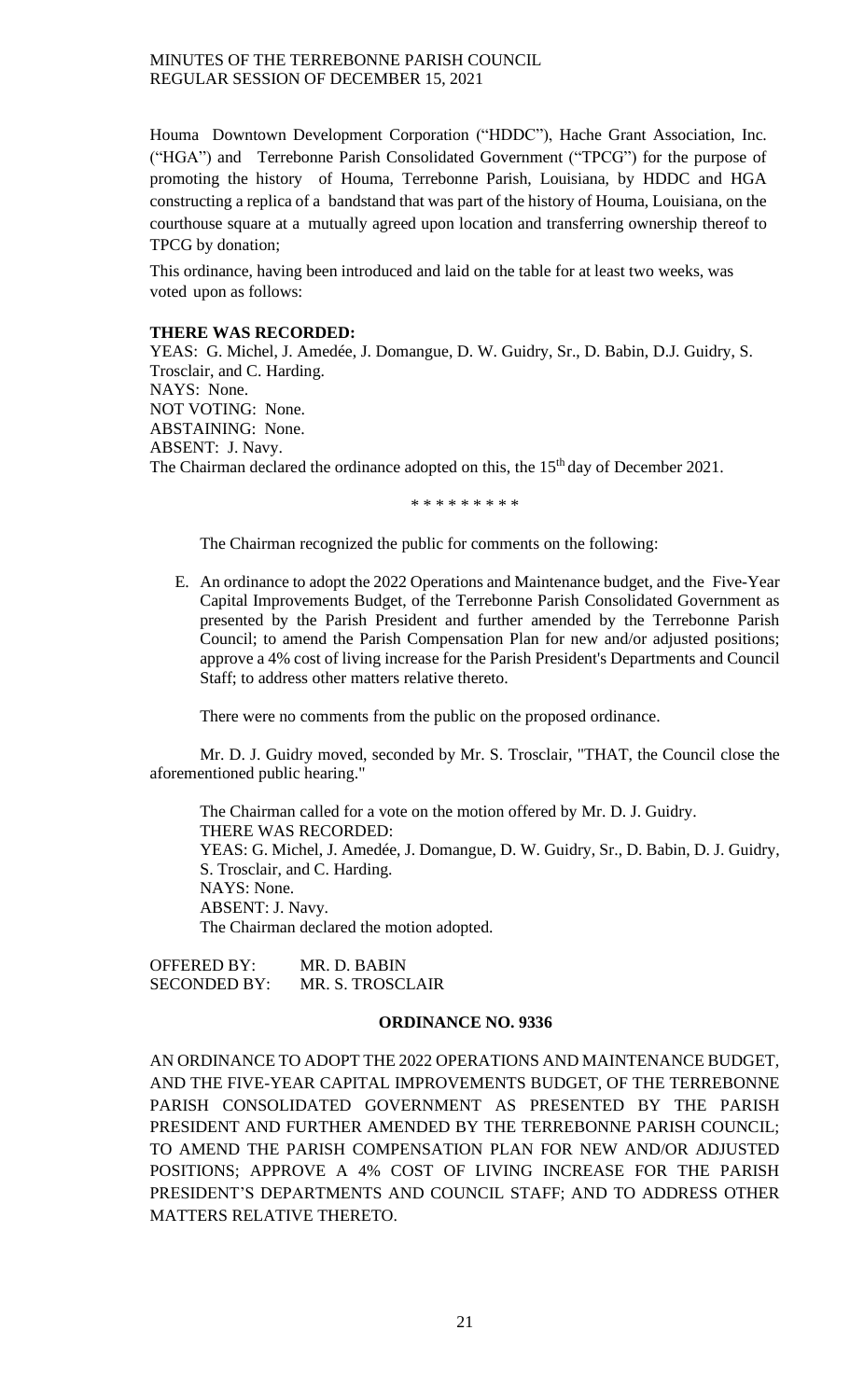#### **SECTION I**

**NOW, THEREFORE BE IT ORDAINED,** by the Terrebonne Parish Council, on behalf of the Terrebonne Parish Consolidated Government, that the 2022 Operations and Maintenance Budget, and the Five-Year Capital Improvements Budget, of the Terrebonne Parish Consolidated Government be hereby adopted, as presented by the Parish President, and further amended by the Terrebonne Parish Council.

# **SECTION II**

This ordinance shall become effective upon approval by the Parish President or as otherwise provided in Section 2-13(b) of the Home Rule Charter for a Consolidated Government for Terrebonne Parish, whichever occurs sooner.

This ordinance, having been introduced and laid on the table for at least two weeks, was voted upon as follows:

### **THERE WAS RECORDED:**

YEAS: G. Michel, J. Amedée, J. Domangue, D. W. Guidry, Sr., D. Babin, D.J. Guidry, S. Trosclair, and C. Harding. NAYS: None. NOT VOTING: None. ABSTAINING: None. ABSENT: J. Navy. The Chairman declared the ordinance adopted on this, the 15<sup>th</sup> day of December 2021.

\* \* \* \* \* \* \* \* \*

The Chairman recognized the public for comments on the following:

F. An ordinance to amend the 2021 Adopted Operating Budget, 5-Year Capital Outlay Budget and Budgeted Positions of the Terrebonne Parish Consolidated Government for the following items and to provide for related matters:

I. Emergency Preparedness Department-EMPG, \$33,616 II. Animal Shelter-donations, \$10,000 III. Houma Police Dept - LA Commission on Law Enforcement Grant, \$208,005 IV. Animal Shelter-donations, \$3,936 V. Section 8 Voucher Program, \$1,838,899 VI. Parishwide Recreation, \$15,000 VII. Eastside Public Safety Substation, \$39,356 VIII. Dedicated Emergency Fund, \$44,011,215 IX. Utility Administration, -0 a. add GIS & Records Coordinator, Grade 107.

There were no comments from the public on the proposed ordinance.

Mr. J. Amedée moved, seconded by Mr. D. Babin, "THAT, the Council close the aforementioned public hearing."

The Chairman called for a vote on the motion offered by Mr. J. Amedée. THERE WAS RECORDED: YEAS: G. Michel, J. Amedée, J. Domangue, D. W. Guidry, Sr., D. Babin, D. J. Guidry, S. Trosclair, and C. Harding. NAYS: None. ABSENT: J. Navy. The Chairman declared the motion adopted.

OFFERED BY: MR. J. AMEDĖE SECONDED BY: MR. D. BABIN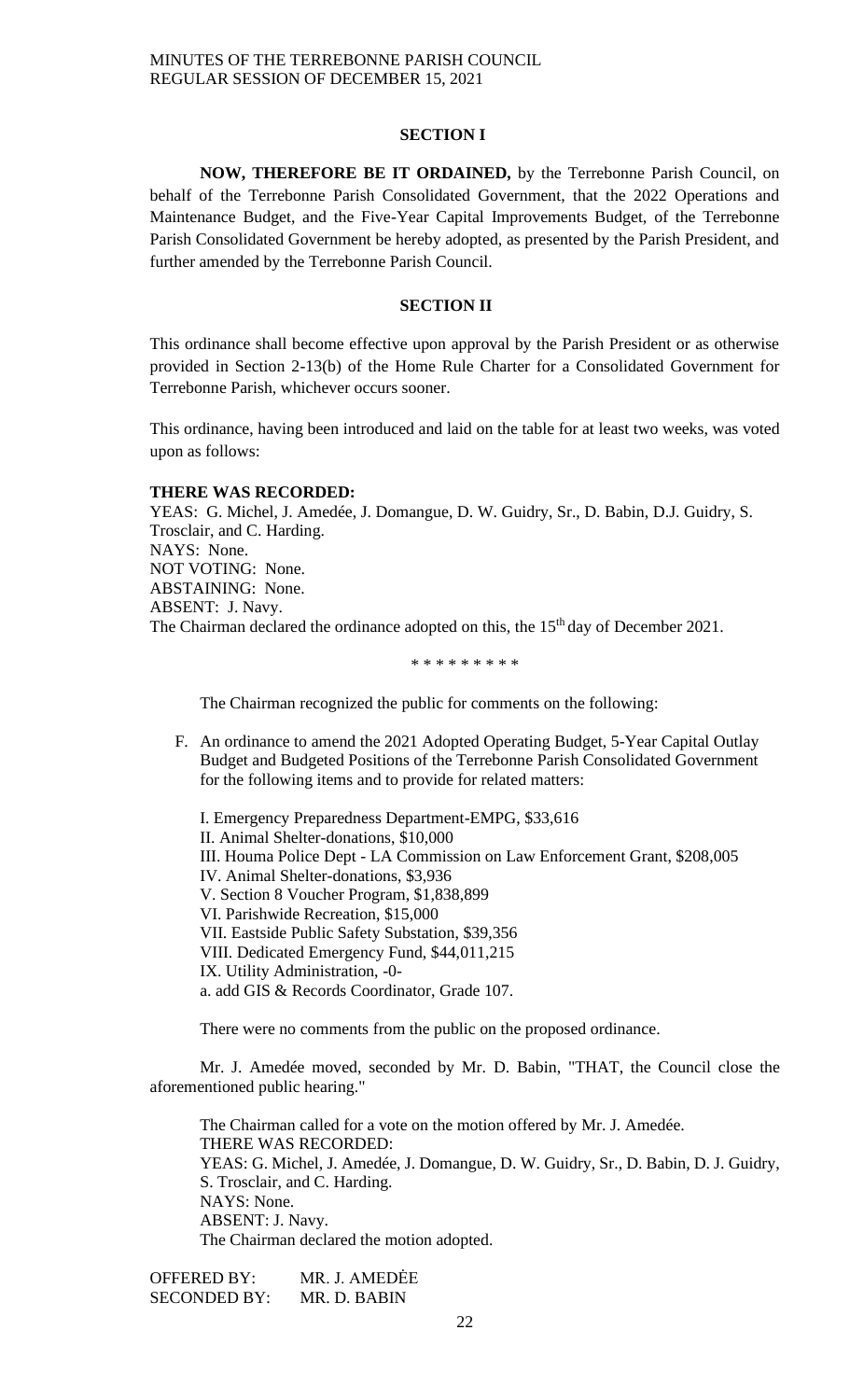## **ORDINANCE NO. 9337**

AN ORDINANCE TO AMEND THE 2021 ADOPTED OPERATING BUDGET, 5-YEAR CAPITAL OUTLAY BUDGET AND BUDGETED POSITIONS OF THE TERREBONNE PARISH CONSOLIDATED GOVERNMENT FOR THE FOLLOWING ITEMS AND TO PROVIDE FOR RELATED MATTERS.

- I. EMERGENCY PREPAREDNESS DEPARTMENT-EMPG, \$33,616
- II. ANIMAL SHELTER-DONATIONS, \$10,000
- III. HOUMA POLICE DEPT LA COMMISSION ON LAW ENFORCEMENT GRANT, \$208,005
- IV. ANIMAL SHELTER-DONATIONS, \$3,936
- V. SECTION 8 VOUCHER PROGRAM, \$1,838,899
- VI. PARISHWIDE RECREATION, \$15,000
- VII. EASTSIDE PUBLIC SAFETY SUBSTATION, \$39,356
- VIII. DEDICATED EMERGENCY FUND, \$44,011,215
- IX. UTILITY ADMINISTRATION, -0-
	- A. ADD GIS & RECORDS COORDINATOR, GRADE 107

# **SECTION I**

**WHEREAS,** the Parish has been awarded \$33,616 for the Emergency Management Performance Grant Program - 2021 from the State of Louisiana, Governor's Office of Homeland Security and Emergency Preparedness, and

**WHEREAS,** the dollars will be reimbursement for the operations associated with the Office of Emergency Preparedness including daily duties conducted by the office staff.

**NOW, THEREFORE BE IT ORDAINED,** by the Terrebonne Parish Council, on behalf of the Terrebonne Parish Consolidated Government, that the 2021 Adopted Operating Budget of the Terrebonne Parish Consolidated Government be amended for the Emergency Preparedness Department. **(Attachment A)**

# **SECTION II**

**WHEREAS,** the Animal Shelter received a donation from PetSmart for \$10,000, and

**WHEREAS,** the donation will be put into the other fees account.

**NOW, THEREFORE BE IT FURTHER ORDAINED,** by the Terrebonne Parish Council, on behalf of the Terrebonne Parish Consolidated Government, that the 2021 Adopted Operating Budget be amended for the Animal Control Department. **(Attachment B)**

# **SECTION III**

**WHEREAS,** the Parish received funds from Louisiana Commission on Law Enforcement and the Administration of Criminal Justice Fiscal Year 2020-2021 Crime Victim Assistance Grant (Grant #2018-VA-5079) for \$208,005, and

**WHEREAS,** the 2021-2022 Crime Victim Assistance Grant (Grant #2019-VA-5903) will provide funding for assistance, referrals, and direct immediate crisis services to victims through the utilization of several different law enforcement agencies and victim advocates, and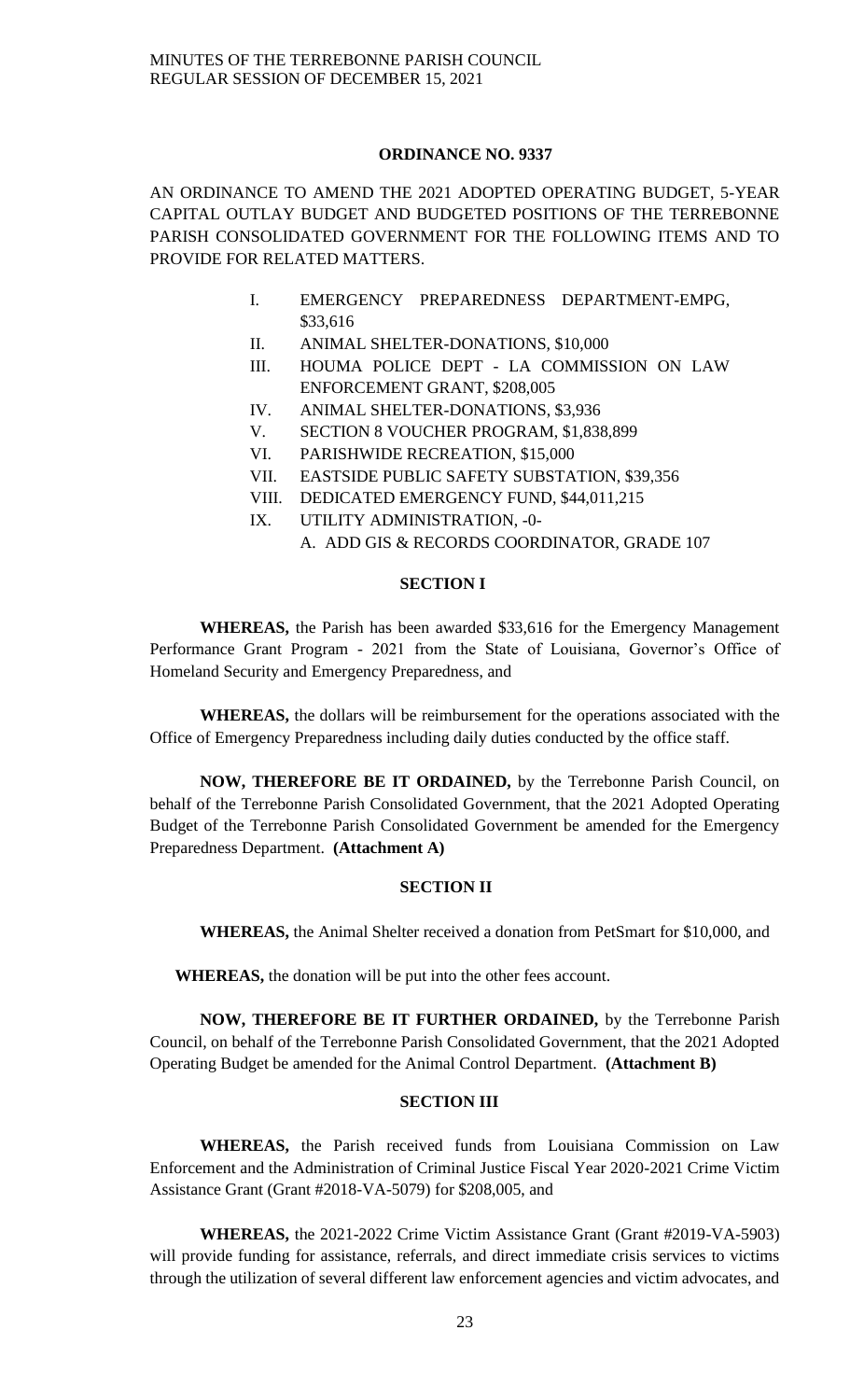**WHEREAS,** the 2021-2022 Crime Victim Assistance Grant (Grant #2018-VA-5903) will also cover overtime cost of the Houma Police Department, Assumption Parish Sheriff's Office, and Thibodaux Police Department as victim advocates, along with funding for The Haven for improved servers for victims within Region 11 Sane Program, and

**NOW, THEREFORE BE IT FURTHER ORDAINED,** by the Terrebonne Parish Council, on behalf of the Terrebonne Parish Consolidated Government, that the 2021 Adopted Operating Budget be amended to reflect the funding of the Crime Victim Assistance Grant Award. **(Attachment C)**

# **SECTION IV**

**WHEREAS,** the Animal Shelter receives donations to purchase medicine for the animals at the shelter, and

**WHEREAS,** the donations of \$3,936 will be put into the Medical and Drugs account.

**NOW, THEREFORE BE IT FURTHER ORDAINED,** by the Terrebonne Parish Council, on behalf of the Terrebonne Parish Consolidated Government, that the 2021 Adopted Operating Budget be amended for the Animal Control Department. **(Attachment D)**

## **SECTION V**

**WHEREAS,** the Section 8 Voucher Program has received funding of \$1,838,899 from Housing and Urban Development, and

**WHEREAS,** the funding will be used for two hundred sixty-five (265) temporary emergency vouchers for Bayou Towers.

**NOW, THEREFORE BE IT FURTHER ORDAINED,** by the Terrebonne Parish Council, on behalf of the Terrebonne Parish Consolidated Government, that the 2021 Adopted Operating Budget be amended for the Section 8 Voucher Program. **(Attachment E)**

# **SECTION VI**

**WHEREAS,** Administration is requesting additional funding of \$15,000 for the Parishwide Recreation Tennis Courts, and

**WHEREAS,** the funding source is from the Parishwide Recreation fund balance.

**NOW, THEREFORE BE IT FURTHER ORDAINED,** by the Terrebonne Parish Council, on behalf of the Terrebonne Parish Consolidated Government, that the 2021 Adopted Operating Budget be amended for the Tennis Courts. **(Attachment F)**

# **SECTION VII**

**WHEREAS,** Administration is requesting additional funding of \$39,356 for the Eastside Public Safety Substation, and

**WHEREAS**, the funding source is from the Sales Tax Revenue fund balance.

**NOW, THEREFORE BE IT FURTHER ORDAINED,** by the Terrebonne Parish Council, on behalf of the Terrebonne Parish Consolidated Government, that the 2021 Adopted Operating Budget and 5-Year Capital Outlay Budget be amended for the Eastside Public Safety Substation. **(Attachment G)**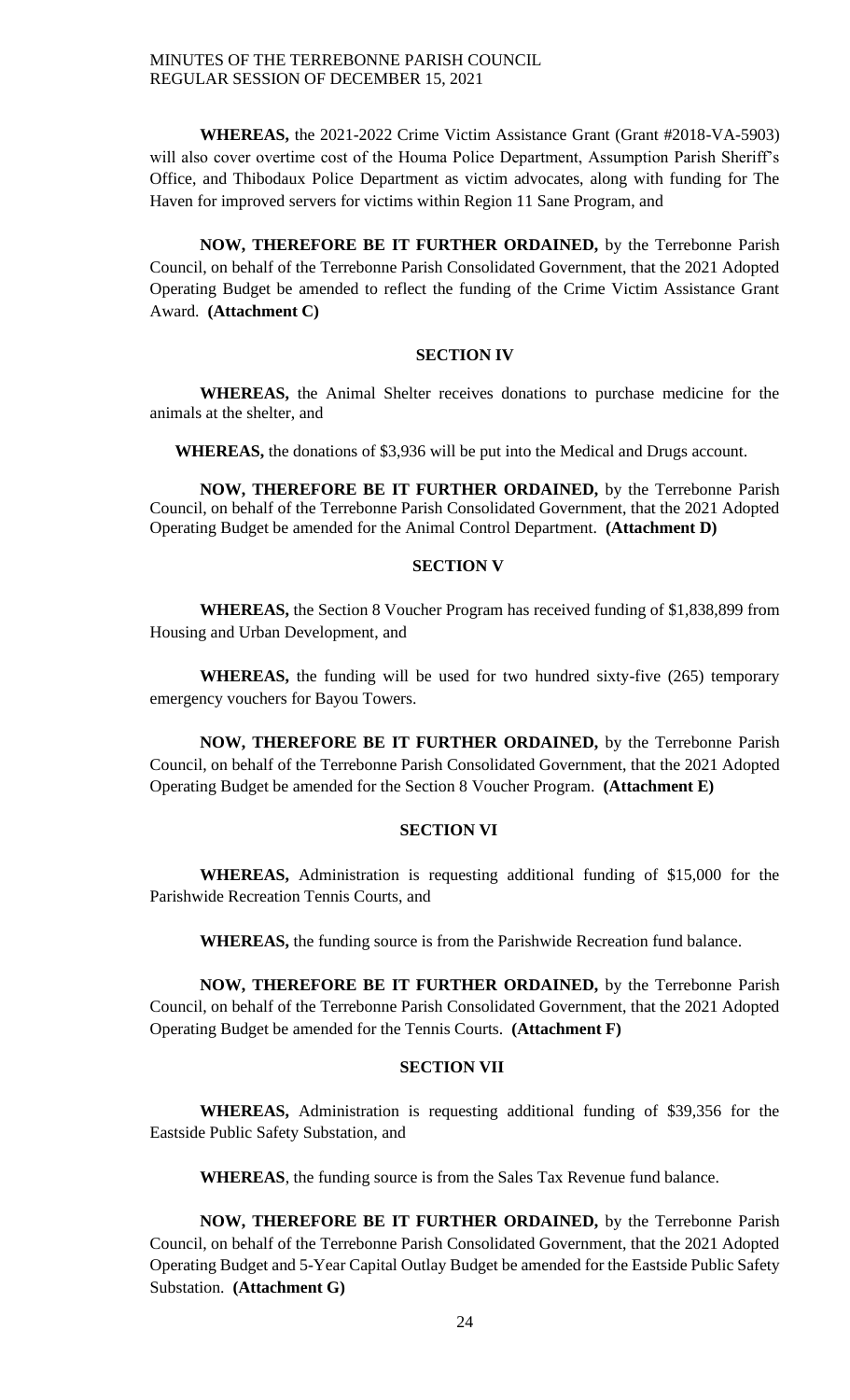# **SECTION VIII**

**WHEREAS,** Hurricane Ida caused catastrophic damage to Terrebonne Parish, and

**WHEREAS,** TPCG responded to the disaster for the purpose of protecting the health, safety and welfare of its citizens, and

**WHEREAS,** Administration is requesting funding of \$44,011,215 for expenses affiliated with Hurricane Ida, and

**WHEREAS,** the revenues collected from insurance and FEMA claims will reimburse the Parish for these expenses.

**NOW, THEREFORE BE IT FURTHER ORDAINED,** by the Terrebonne Parish Council, on behalf of the Terrebonne Parish Consolidated Government, that the 2021 Adopted Operating Budget be amended for Hurricane Ida expenses. **(Attachment H)**

# **SECTION IX**

**WHEREAS,** Administration is requesting to amend the Budgeted Positions, adding a full time GIS & Records Coordinator, Grade 107 for Utilities Administration, and

**WHEREAS,** the additional position will be assisting with the GIS and office duties for Utilities, and

**WHEREAS,** no additional funding is required for this position.

**NOW, THEREFORE BE IT FURTHER ORDAINED,** by the Terrebonne Parish Council, on behalf of the Terrebonne Parish Consolidated Government, that the 2021 Budgeted Positions be amended to recognize the necessary change for Utilities Administration. **(Attachment I)**

## **SECTION X**

**NOW, THEREFORE BE IT FURTHER ORDAINED**, by the Terrebonne Parish Council, on behalf of the Terrebonne Parish Consolidated Government, hereby authorizes Gordon Dove, Parish President, to execute any and all documents for these amendments as approved by the legal department.

## **SECTION XI**

If any work, clause, phrase, section, or other portion of this ordinance shall be declared null, void, invalid, illegal, or unconstitutional, the remaining words, clauses, phrases, sections, and other portions of this ordinance shall remain in full force and effect, the provisions of this ordinance hereby being declared to be severable.

#### **SECTION XII**

This Ordinance shall become effective upon approval by the Parish President or as otherwise provided in Section 2-13(b) of the Home Rule Charter for a Consolidated Government for Terrebonne Parish, whichever occurs sooner.

## **THERE WAS RECORDED:**

YEAS: G. Michel, J. Amedée, J. Domangue, D. W. Guidry, Sr., D. Babin, D.J. Guidry, S. Trosclair, and C. Harding. NAYS: None. NOT VOTING: None. ABSTAINING: None.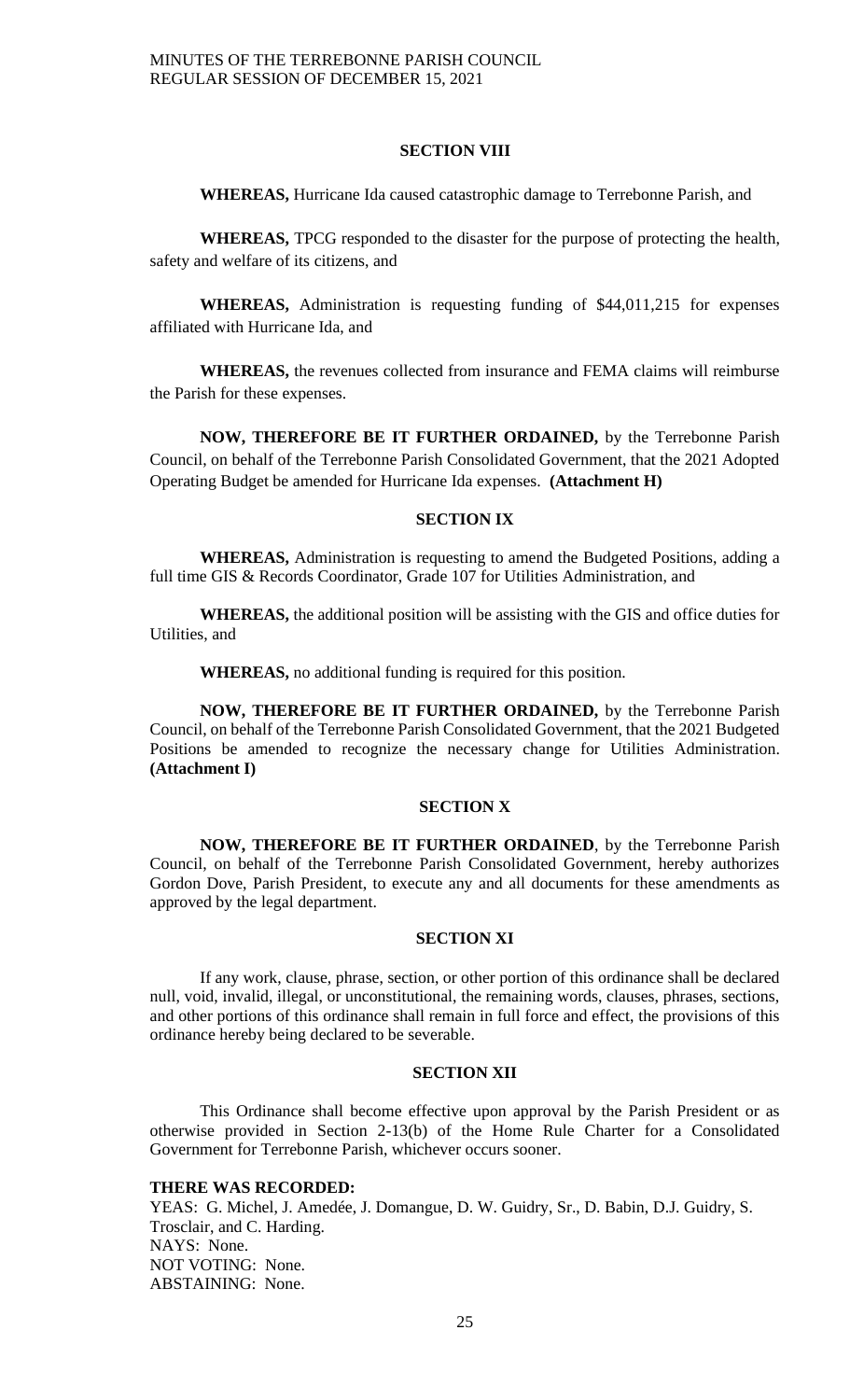## ABSENT: J. Navy.

The Chairman declared the ordinance adopted on this, the 15<sup>th</sup> day of December 2021.

\* \* \* \* \* \* \* \* \*

Prepared By: Finance Department PC File: 2021-Various Items – S Date Prepared: 11/19/2021 BA #22

# **ATTACHMENT A - OEP**

|                                  | 2021           |               |          |  |  |
|----------------------------------|----------------|---------------|----------|--|--|
|                                  | <b>Adopted</b> | <b>Change</b> | Amended  |  |  |
| <b>Operating Supplies</b>        | 27,000         | 33.616        | 60,616   |  |  |
| Office of Emergency Preparedness |                | (33,616)      | (33,616) |  |  |

# **ATTACHMENT B - Animal Shelter**

|                         | 2021           |          |          |  |
|-------------------------|----------------|----------|----------|--|
|                         | <b>Adopted</b> | Change   | Amended  |  |
|                         |                |          |          |  |
| <b>Other Fees</b>       | 114,971        | 10,000   | 124,971  |  |
| Donation-Animal Shelter | (82,500)       | (10,000) | (92,500) |  |

# **ATTACHMENT C - LCLE**

|                                 |                | 2021       |                |
|---------------------------------|----------------|------------|----------------|
|                                 | <b>Adopted</b> | Change     | <b>Amended</b> |
|                                 |                |            |                |
| <b>LCLE Victims Assistance</b>  | (180, 886)     | (208, 005) | (388, 891)     |
| Overtime Pay-2nd Grant          | 66,941         | 66,320     | 133,261        |
| <b>Other Fees</b>               | 192,955        | 134,000    | 326,955        |
| <b>Operating Supplies</b>       |                | 1,920      | 1.920          |
| Machinery & Equipment           |                | 5,765      | 5,765          |
| <b>Crime Victims Assistance</b> |                | (66,320)   | (66,320)       |
| Fund Balance (increase)         | n/a            | 66,320     | n/a            |

# **ATTACHMENT D - Animal Shelter**

|                                   |                | 2021    |           |
|-----------------------------------|----------------|---------|-----------|
|                                   | <b>Adopted</b> | Change  | Amended   |
|                                   |                |         |           |
| Medical & Drugs                   | 73.077         | 3.936   | 77.013    |
| Donations-Meds for Animal Shelter | (12,729)       | (3,936) | (16, 665) |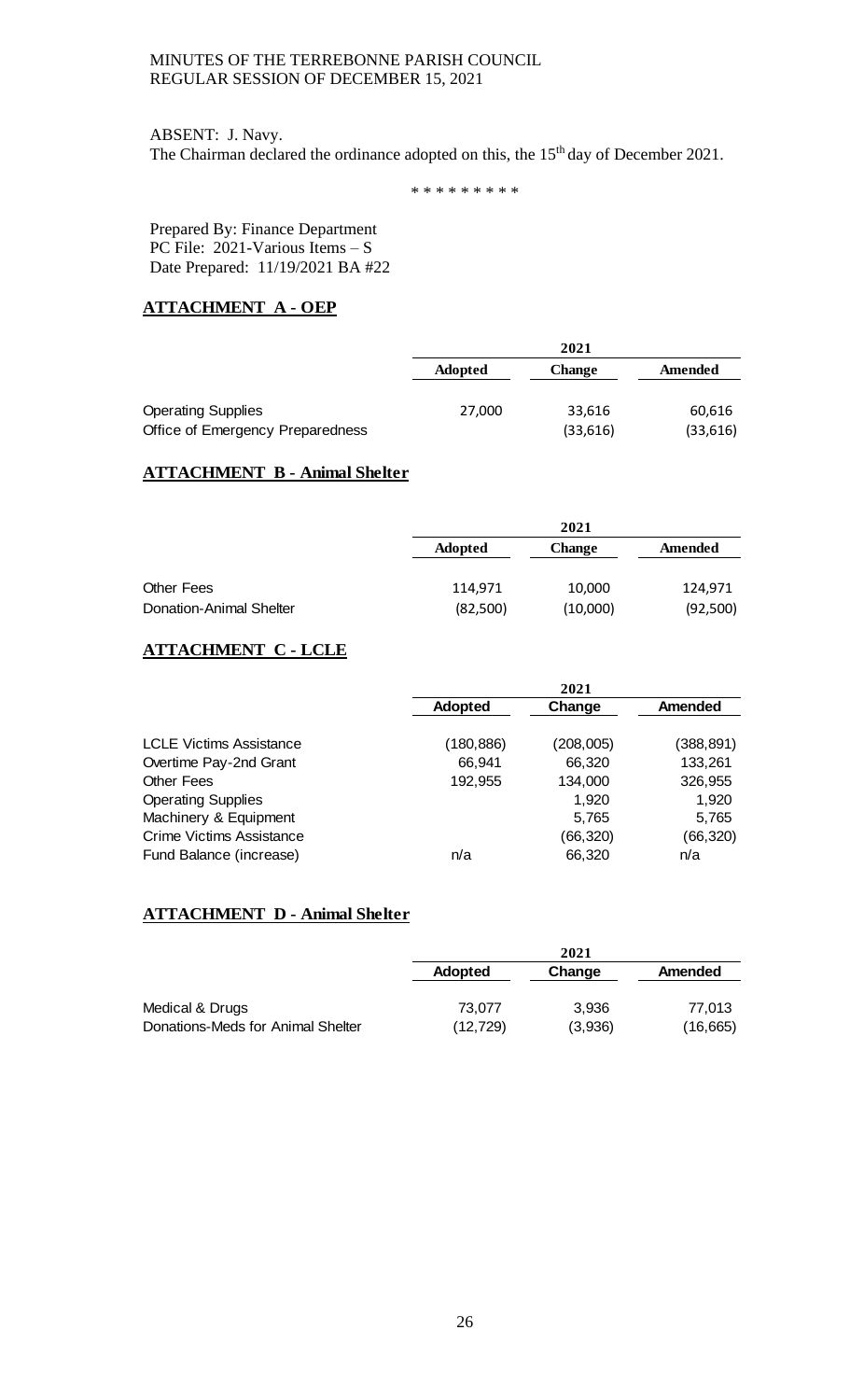# **ATTACHMENT G - Eastside Public Safety Substation**

|                                      |                | 2021      |           |
|--------------------------------------|----------------|-----------|-----------|
|                                      | <b>Adopted</b> | Change    | Amended   |
| Eastside Substation                  | 890.378        | 39,356    | 929.734   |
| transfer from Sales Tax Revenue Fund |                | (39, 356) | (39, 356) |
| Transfer to HUID CDBG Rec Cons       |                | 39,356    | 39,356    |
| Fund Balance (decrease)O             | n/a            | (39, 356) | n/a       |

# **ATTACHMENT H - Dedicated Emergency Fund**

|                                              |         |        |           | 2021         |            |                |            |
|----------------------------------------------|---------|--------|-----------|--------------|------------|----------------|------------|
|                                              |         |        | Adopted   | Change       |            | Amended        |            |
| Hurricane Ida-FEMA reimbursement             |         |        |           | (44,011,215) |            | (44, 011, 215) |            |
| Hurricane Ida                                |         |        | 3,000,000 | 44,011,215   |            | 47,011,215     |            |
| <b>ATTACHMENT I - Utility Administration</b> |         |        |           |              |            |                |            |
|                                              |         |        |           | 2021         |            |                |            |
|                                              | Adopted | Change | Amended   | Level        | <b>MIN</b> | <b>MID</b>     | <b>MAX</b> |
|                                              |         |        |           |              |            |                |            |
| GIS & Records Coord.                         | 0       | 1      | 1         | 107          | 29,730     | 37,163         | 44,595     |

The Chairman recognized the public for comments on the following:

- G. An ordinance to amend the 2021 Adopted Operating Budget of the Terrebonne Parish Consolidated Government for the following items and to provide for related matters:
	- I. 5% Budget Adjustment for Road Lighting District 1, \$22,500 II. 5% Budget Adjustment for Road Lighting District 3A, \$68,000 III. 5% Budget Adjustment for Road Lighting District 4, \$9,500 IV. 5% Budget Adjustment for Road Lighting District 6, \$17,500 V. 5% Budget Adjustment for Road Lighting District 7, \$24,821 VI. 5% Budget Adjustment for Road Lighting District 10, \$11,520 VII. 5% Budget Adjustment for Public Safety Fund, \$860,282.

There were no comments from the public on the proposed ordinance.

Mr. G. Michel moved, seconded by Mr. D. Babin, "THAT, the Council close the aforementioned public hearing."

The Chairman called for a vote on the motion offered by Mr. G. Michel. THERE WAS RECORDED: YEAS: G. Michel, J. Amedée, J. Domangue, D. W. Guidry, Sr., D. Babin, D. J. Guidry, S. Trosclair, and C. Harding. NAYS: None. ABSENT: J. Navy. The Chairman declared the motion adopted.

OFFERED BY: MR. G. MICHEL SECONDED BY: MR. D. BABIN

## **ORDINANCE NO. 9338**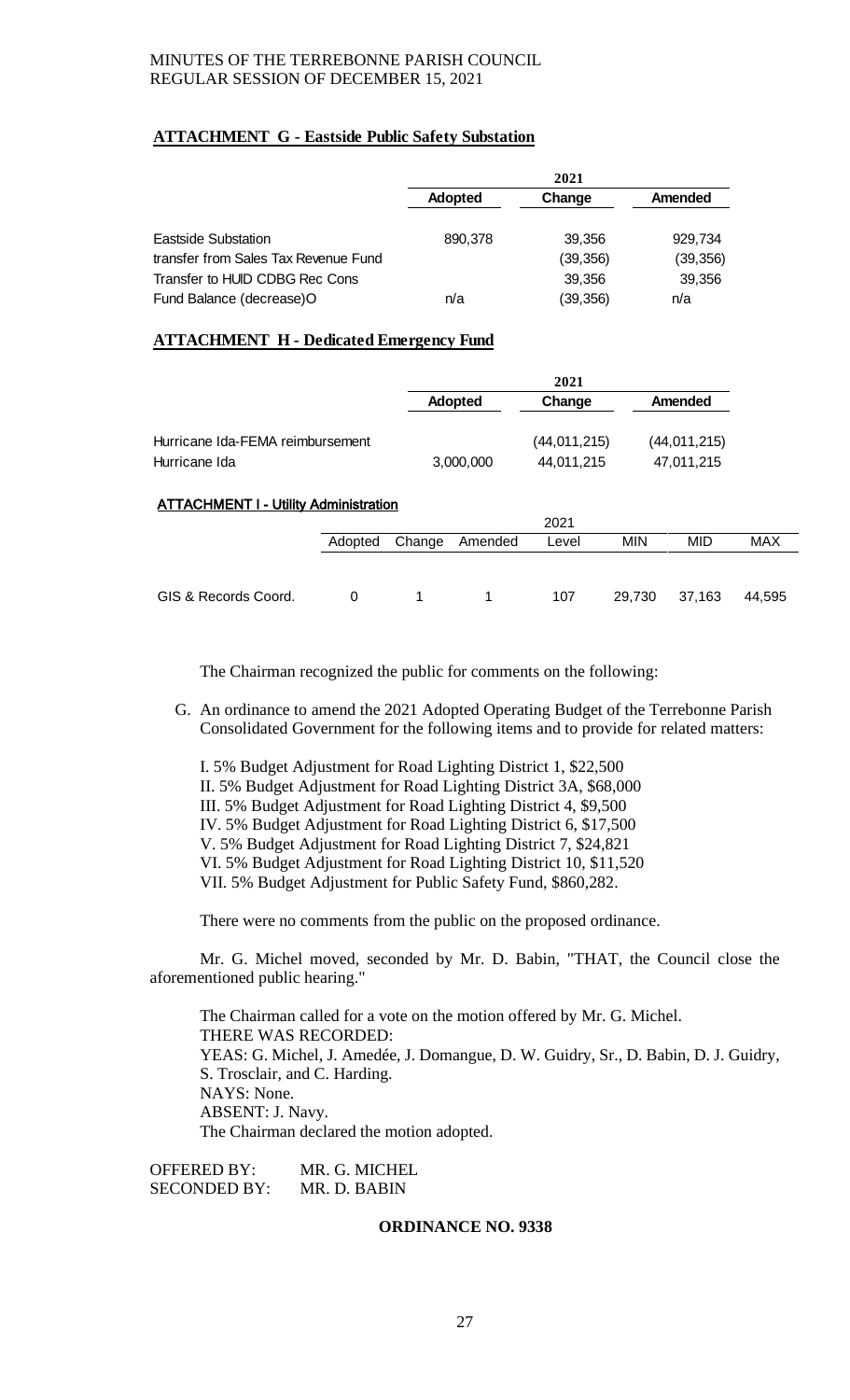AN ORDINANCE TO AMEND THE 2021 ADOPTED OPERATING BUDGET OF THE TERREBONNE PARISH CONSOLIDATED GOVERNMENT FOR THE FOLLOWING ITEMS AND TO PROVIDE FOR RELATED MATTERS.

- **I.** 5% BUDGET ADJUSTMENT FOR ROAD LIGHTING DISTRICT 1, \$22,500
- **II.** 5% BUDGET ADJUSTMENT FOR ROAD LIGHTING DISTRICT 3A, \$68,000
- **III.** 5% BUDGET ADJUSTMENT FOR ROAD LIGHTING DISTRICT 4, \$9,500
- **IV.** 5% BUDGET ADJUSTMENT FOR ROAD LIGHTING DISTRICT 6, \$17,500
- **V.** 5% BUDGET ADJUSTMENT FOR ROAD LIGHTING DISTRICT 7, \$24,821
- **VI.** 5% BUDGET ADJUSTMENT FOR ROAD LIGHTING DISTRICT 10, \$11,520
- **VII.** 5% BUDGET ADJUSTMENT FOR PUBLIC SAFETY FUND, \$860,282

# **SECTION I**

**WHEREAS,** the Parish is required to recognize projected revenues and expenditures which have an unfavorable variance of 5% or more over the current budget, and

**WHEREAS,** the Road Lighting District #1 revenues from the Ad Valorem Taxes requires a \$20,000 decrease and the State Revenue Sharing requires a \$2,500 decrease for a total decrease of \$22,500.

**NOW, THEREFORE BE IT ORDAINED**, by the Terrebonne Parish Council, on behalf of the Terrebonne Parish Consolidated Government, that the 2021 Adopted Operating Budget be amended to recognize the necessary adjustment for the Road Lighting District #1. **(Attachment A)**

# **SECTION II**

**WHEREAS,** the Parish is required to recognize projected revenues and expenditures which have an unfavorable variance of 5% or more over the current budget, and

**WHEREAS,** the Road Lighting District #3A expenses from the Street Lights-other requires a \$68,000 increase.

**NOW, THEREFORE BE IT FURTHER ORDAINED,** by the Terrebonne Parish Council, on behalf of the Terrebonne Parish Consolidated Government, that the 2021 Adopted Operating Budget be amended to recognize the necessary adjustment for the Road Lighting District #3A. **(Attachment B)**

# **SECTION III**

**WHEREAS,** the Parish is required to recognize projected revenues and expenditures which have an unfavorable variance of 5% or more over the current budget, and

**WHEREAS,** the Road Lighting District #4 revenues from the Ad Valorem Taxes requires a \$8,000 decrease and the LAMP-interest requires a \$1,500 decrease for a total decrease of \$9,500.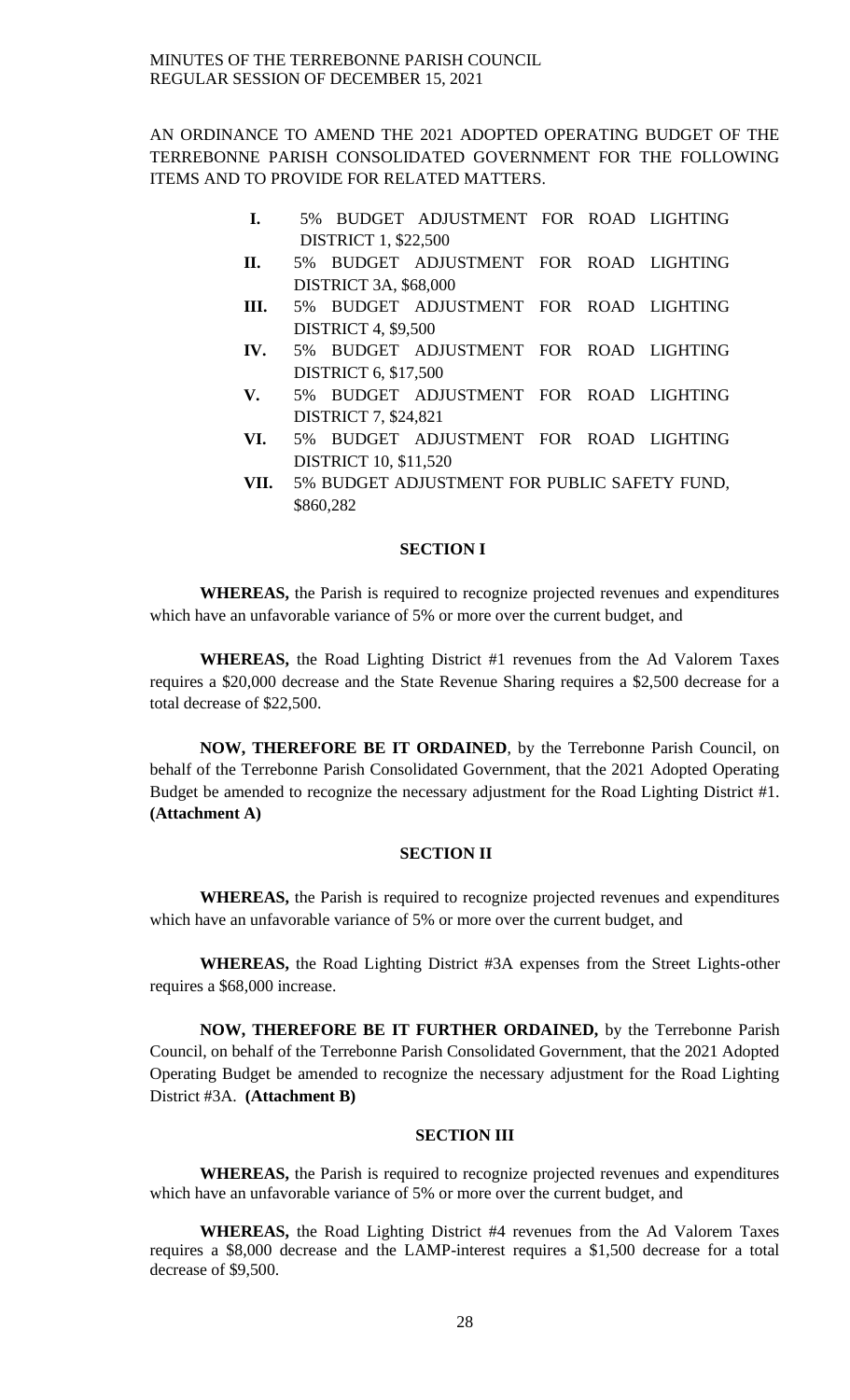**NOW, THEREFORE BE IT FURTHER ORDAINED,** by the Terrebonne Parish Council, on behalf of the Terrebonne Parish Consolidated Government, that the 2021 Adopted Operating Budget be amended to recognize the necessary adjustment for the Road Lighting District #4**. (Attachment C)**

# **SECTION IV**

**WHEREAS,** the Parish is required to recognize projected revenues and expenditures which have an unfavorable variance of 5% or more over the current budget, and

**WHEREAS,** the Road Lighting District #6 expenditures from the Street Lights requires a \$14,000 increase, and

**WHEREAS,** the Road Lighting District #6 revenues from the Ad Valorem Taxes requires a \$1,500 decrease and the LAMP-interest requires a \$2,000 decrease for a total decrease of \$3,500.

**NOW, THEREFORE BE IT FURTHER ORDAINED,** by the Terrebonne Parish Council, on behalf of the Terrebonne Parish Consolidated Government, that the 2021 Adopted Operating Budget be amended to recognize the necessary adjustment for the Road Lighting District #6. **(Attachment D)**

# **SECTION V**

**WHEREAS,** the Parish is required to recognize projected revenues and expenditures which have an unfavorable variance of 5% or more over the current budget, and

**WHEREAS,** the Road Lighting District #7 expenditures from the Street Lights requires a \$20,000 increase, and

**WHEREAS,** the Road Lighting District #7 revenues from the Ad Valorem Taxes requires a \$1,021 decrease, State Revenue Sharing requires a \$300 decrease, and the LAMPinterest requires a \$3,500 decrease for a total decrease of \$4,821.

**NOW, THEREFORE BE IT FURTHER ORDAINED,** by the Terrebonne Parish Council, on behalf of the Terrebonne Parish Consolidated Government, that the 2021 Adopted Operating Budget be amended to recognize the necessary adjustment for the Road Lighting District #7. **(Attachment E)**

# **SECTION VI**

**WHEREAS**, the Parish is required to recognize projected revenues and expenditures which have an unfavorable variance of 5% or more over the current budget, and

**WHEREAS,** the Road Lighting District #10 revenues from the Ad Valorem Taxes requires a \$11,520 decrease.

**NOW, THEREFORE BE IT FURTHER ORDAINED**, by the Terrebonne Parish Council, on behalf of the Terrebonne Parish Consolidated Government, that the 2021 Adopted Operating Budget be amended to recognize the necessary adjustment for the Road Lighting District #10. **(Attachment F)**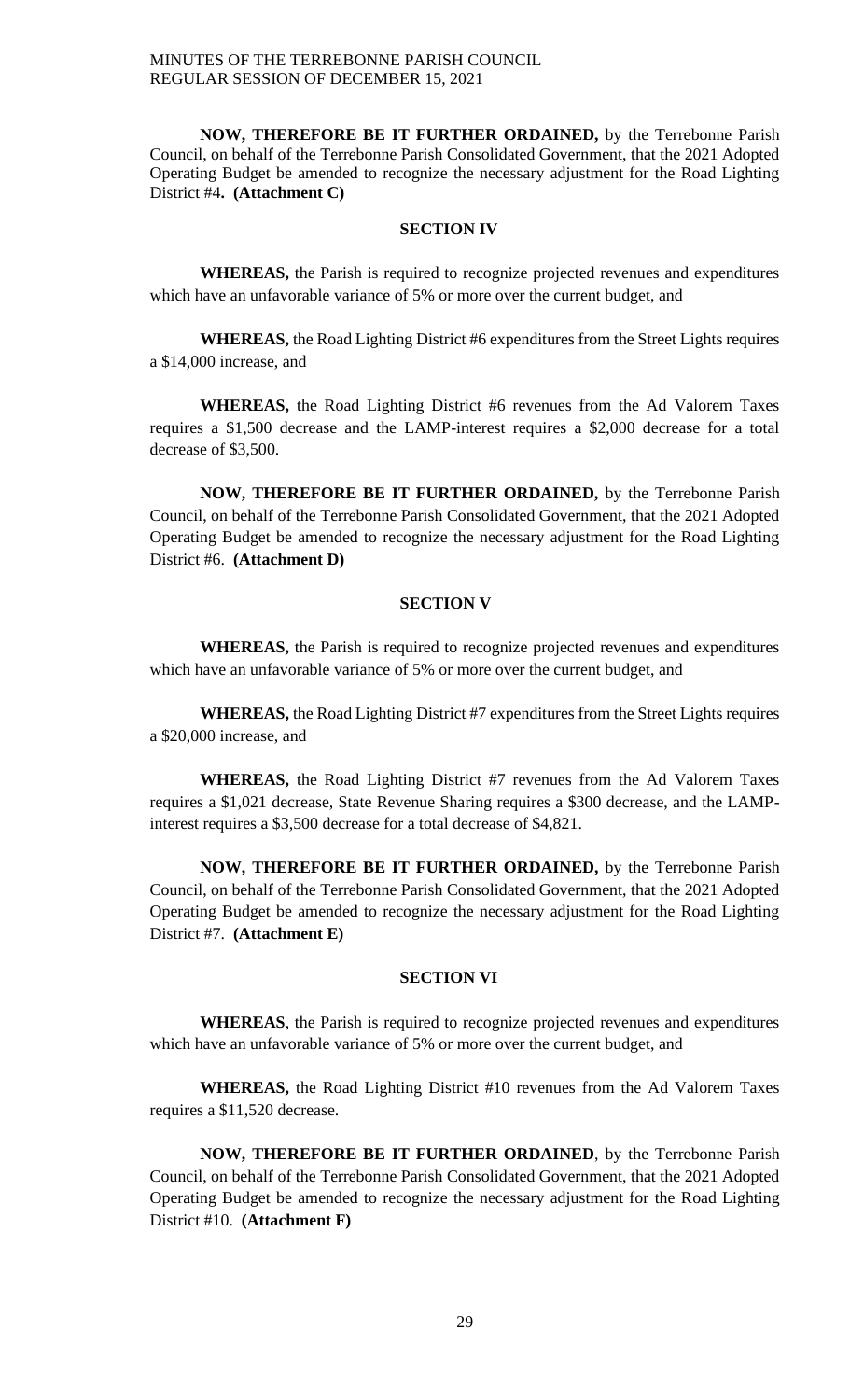#### **SECTION VII**

**WHEREAS,** the Parish is required to recognize projected revenues and expenditures which have an unfavorable variance of 5% or more over the current budget, and

**WHEREAS,** the Public Safety Fund expenditures from the Houma Police Department Salaries & Wages requires a \$749,949 increase and the Houma Fire Department Salaries & Wages requires a \$110,333 for a total increase of \$860,282.

**NOW, THEREFORE BE IT FURTHER ORDAINED,** by the Terrebonne Parish Council, on behalf of the Terrebonne Parish Consolidated Government, that the 2021 Adopted Operating Budget be amended to recognize the necessary adjustment for the Public Safety Fund. **(Attachment G)**

## **SECTION VIII**

**NOW, THEREFORE BE IT FURTHER ORDAINED,** by the Terrebonne Parish Council, on behalf of the Terrebonne Parish Consolidated Government, hereby authorizes Gordon Dove, Parish President, to execute any and all documents for these amendments as approved by the legal department.

## **SECTION IX**

If any work, clause, phrase, section, or other portion of this ordinance shall be declared null, void, invalid, illegal, or unconstitutional, the remaining words, clauses, phrases, sections, and other portions of this ordinance shall remain in full force and effect, the provisions of this ordinance hereby being declared to be severable.

# **SECTION X**

This Ordinance shall become effective upon approval by the Parish President or as otherwise provided in Section 2-13(b) of the Home Rule Charter for a Consolidated Government for Terrebonne Parish, whichever occurs sooner.

# **THERE WAS RECORDED:**

YEAS: G. Michel, J. Amedée, J. Domangue, D. W. Guidry, Sr., D. Babin, D.J. Guidry, S. Trosclair, and C. Harding. NAYS: None. NOT VOTING: None. ABSTAINING: None. ABSENT: J. Navy. The Chairman declared the ordinance adopted on this, the 15<sup>th</sup> day of December 2021.

\* \* \* \* \* \* \* \* \*

Prepared By: Finance Department PC File: 2021-Various Items - T Date Prepared: 11/19/21 BA #23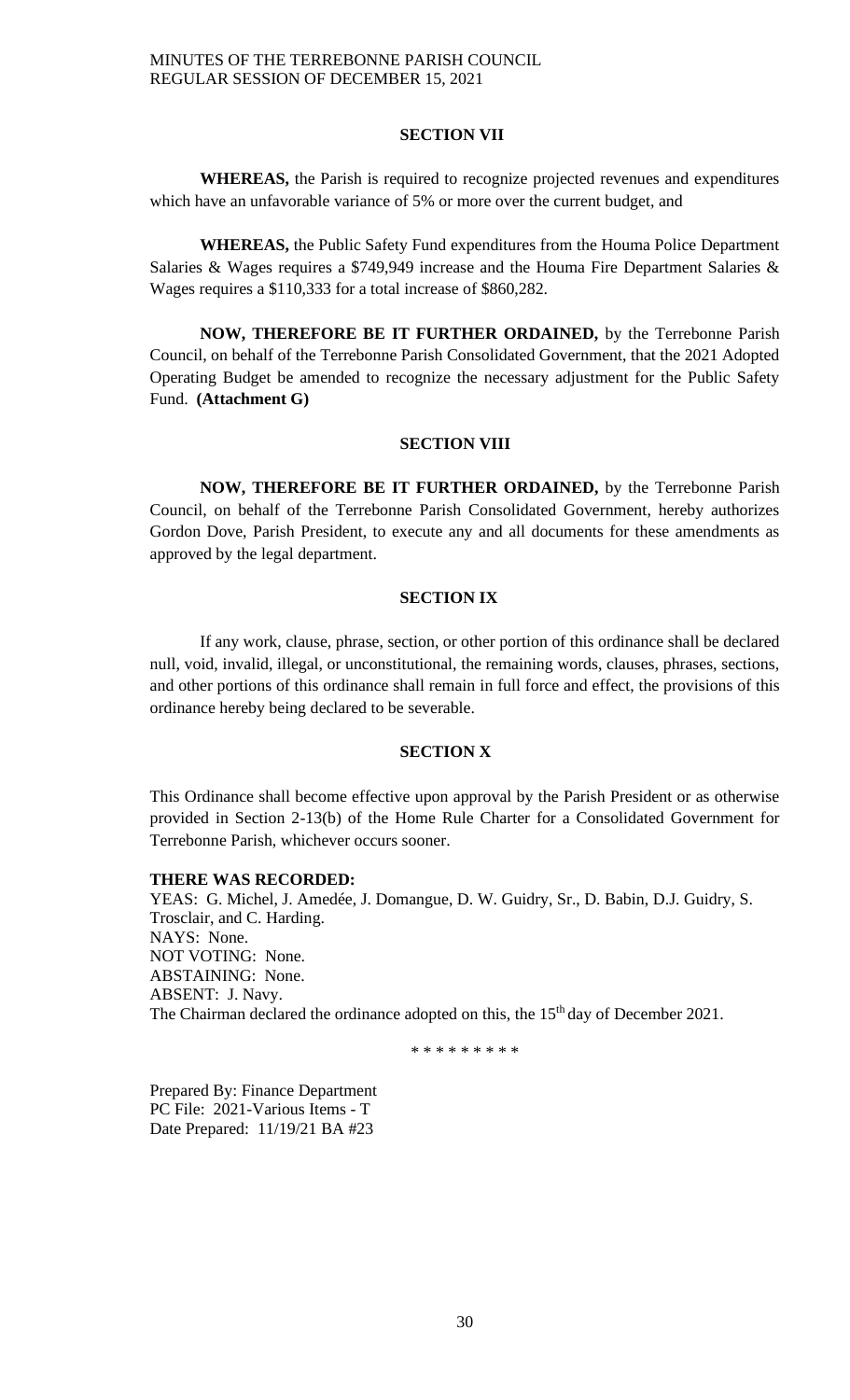# **ATTACHMENT A - Road Lighting Dist #1**

|                              |                | 2021      |                |
|------------------------------|----------------|-----------|----------------|
|                              | <b>Adopted</b> | Change    | <b>Amended</b> |
| Ad Valorem Taxes             | (92, 161)      | 20,000    | (72, 161)      |
| <b>State Revenue Sharing</b> | (5,000)        | 2,500     | (2,500)        |
| Fund Balance (decrease)      | n/a            | (22, 500) | n/a            |

# **ATTACHMENT B - Road Lighting Dist #3A**

|                            | 2021    |          |                |
|----------------------------|---------|----------|----------------|
|                            | Adopted | Change   | <b>Amended</b> |
|                            |         |          |                |
| <b>Street Lights-Other</b> | 410,000 | 68,000   | 478,000        |
| Fund Balance (decrease)    | n/a     | (68,000) | n/a            |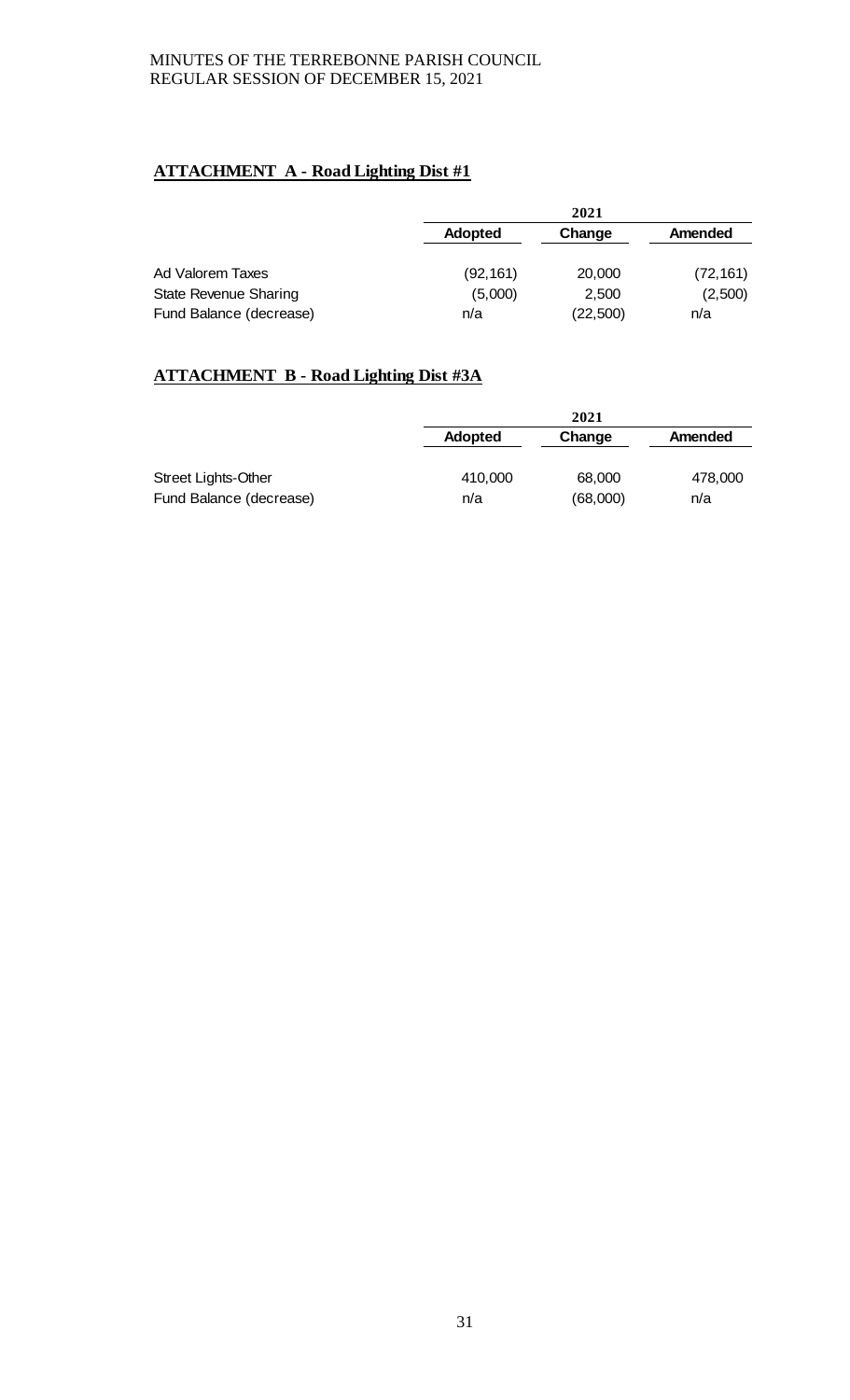# **ATTACHMENT C - Road Lighting Dist #4**

|                         | 2021           |         |            |
|-------------------------|----------------|---------|------------|
|                         | <b>Adopted</b> | Change  | Amended    |
| Ad Valorem Taxes        | (169,332)      | 8,000   | (161, 332) |
| Interest-LAMP           | (2,000)        | 1,500   | (500)      |
| Fund Balance (decrease) | n/a            | (9,500) | n/a        |

# **ATTACHMENT D - Road Lighting Dist #6**

|                            | 2021           |          |           |
|----------------------------|----------------|----------|-----------|
|                            | <b>Adopted</b> | Change   | Amended   |
| Ad Valorem Taxes           | (74, 027)      | 1,500    | (72, 527) |
| Interest-LAMP              | (3,400)        | 2,000    | (1,400)   |
| <b>Street Lights-Other</b> | 125,000        | 14,000   | 139,000   |
| Fund Balance (decrease)    | n/a            | (17,500) | n/a       |

# **ATTACHMENT E - Road Lighting Dist #7**

|                                                       | 2021           |                     |                |
|-------------------------------------------------------|----------------|---------------------|----------------|
|                                                       | <b>Adopted</b> | Change              | <b>Amended</b> |
| Ad Valorem Taxes                                      | (43, 737)      | 1,021               | (42, 716)      |
| <b>State Revenue Sharing</b>                          | (1,500)        | 300                 | (1,200)        |
| Interest-LAMP                                         | (5,000)        | 3,500               | (1,500)        |
| <b>Street Lights-Other</b><br>Fund Balance (decrease) | 150,000<br>n/a | 20,000<br>(24, 821) | 170,000<br>n/a |

# **ATTACHMENT F - Road Lighting Dist #10**

|                         |                | 2021      |            |  |
|-------------------------|----------------|-----------|------------|--|
|                         | <b>Adopted</b> | Change    | Amended    |  |
|                         |                |           |            |  |
| Ad Valorem Taxes        | (207, 921)     | 11,520    | (196, 401) |  |
| Fund Balance (decrease) | n/a            | (11, 520) | n/a        |  |

# **ATTACHMENT G - Public Safety Fund**

|                         | 2021           |            |                |
|-------------------------|----------------|------------|----------------|
|                         | <b>Adopted</b> | Change     | <b>Amended</b> |
|                         |                |            |                |
| Salaries & Wages        | 4,265,047      | 749.949    | 5,014,996      |
| Salaries & Wages        | 2,659,053      | 110,333    | 2,769,386      |
| Fund Balance (decrease) | n/a            | (860, 282) | n/a            |

The Chairman recognized the public for comments on the following:

H. An ordinance to amend the Terrebonne Parish Consolidated Government Code of Ordinances by Amending Chapter 22 Article VII, "Drainage" to Levees.

There were no comments from the public on the proposed ordinance.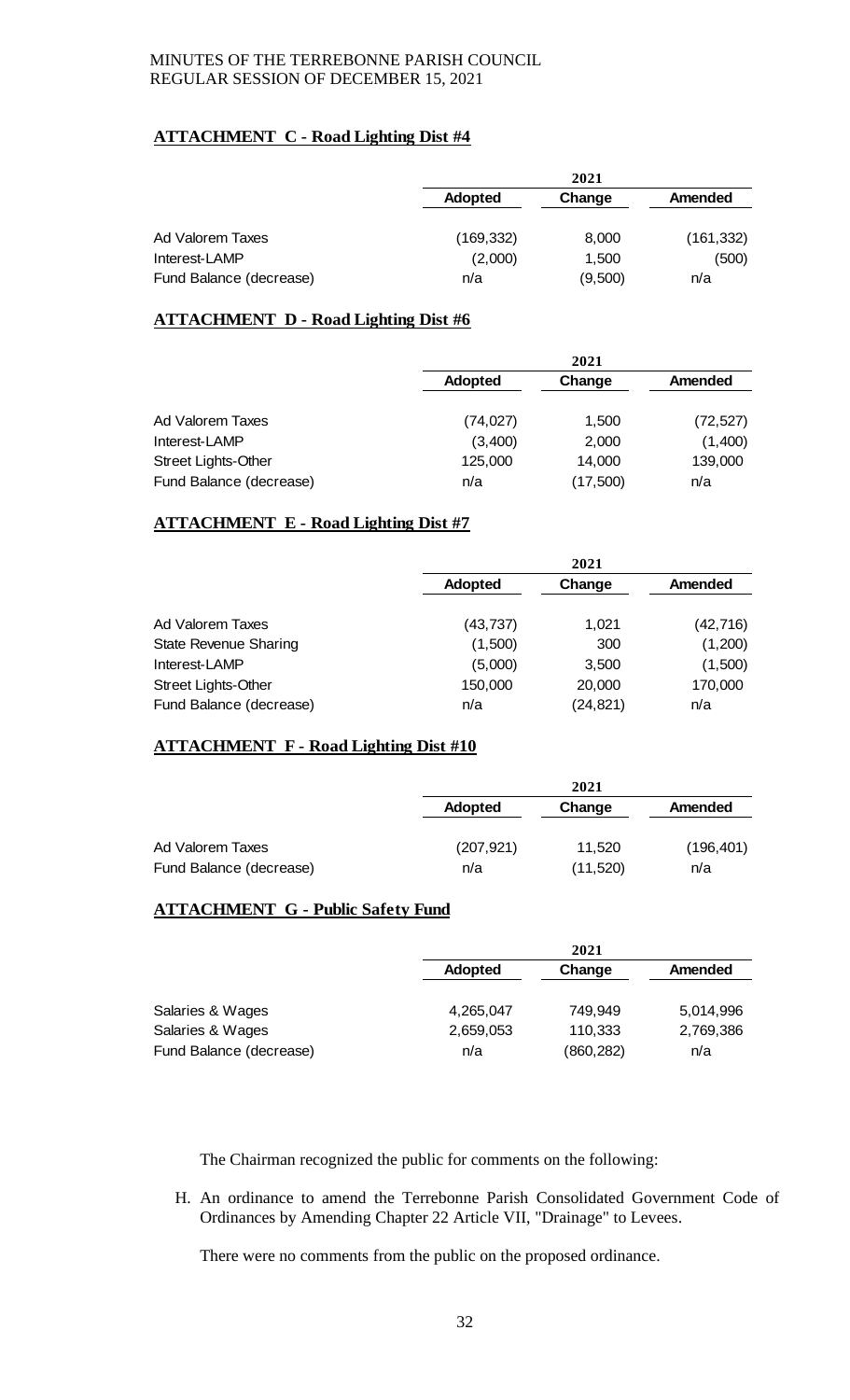Mr. D. J. Guidry moved, seconded by Mr. J. Amedée, "THAT, the Council close the aforementioned public hearing."

The Chairman called for a vote on the motion offered by Mr. D. J. Guidry. THERE WAS RECORDED: YEAS: G. Michel, J. Amedée, J. Domangue, D. W. Guidry, Sr., D. Babin, D. J. Guidry, S. Trosclair, and C. Harding. NAYS: None. ABSENT: J. Navy. The Chairman declared the motion adopted.

OFFERED BY: MR. D. J. GUIDRY SECONDED BY: MR. J. AMEDĖE

# **ORDINANCE NO. 9339**

## **AN ORDINANCE TO AMEND the Terrebonne Parish Consolidated Government Code of Ordinances by Amending Chapter 22 Article VII, "Drainage" to levees**

**WHEREAS**, Section 1 - 06 of the Home Rule Charter for the Parish of Terrebonne provides that the parish government shall have the right, power and authority to pass all ordinances requisite or necessary to promote, protect and preserve the general welfare, safety, health, peace and good order of the parish, including, but not by way of limitation, the right, power and authority to pass ordinances on all subject matter necessary, requisite or proper for the management of the parish affairs, and all other subject matter without exception, subject only to the limitations that the same shall not be inconsistent with the Constitution or expressly denied by the general law applicable to the parish; and

**WHEREAS,** Section 2-11 of the Terrebonne Parish Home Rule Charter requires an ordinance to amend or repeal previous Ordinances, adopt, or amend an administrative code, and establish a rule or regulation imposing fines or other penalties; and

WHEREAS, in an effort to add rules and regulations to the access of levees and levee gates in accordance with Chapter 22 Article VII, "Drainage" of the Terrebonne Parish Consolidated Government Code of Ordinances.

**NOW THEREFORE, BE IT ORDAINED** by the Terrebonne Parish Council on behalf of the Terrebonne Parish Consolidated Government that:

# **SECTION I**

Section 22-190 of the Terrebonne Parish Code shall be enacted (using strikethrough to indicate deletions and underlining to indicate additions) and same are hereby adopted to read as follows:

#### **Sec. 22-190. - Access to levee gates and levees.**

- (a) TPCG shall have absolute control over who is allowed access to the levee gates and levees.
- (b) The Drainage Department shall create a written application.
- (c) The Drainage Department shall create written procedures for opening and closing the levee gates.
- (d) If a person wants access to a levee gate, he must fill out the application and follow

the procedures for entrance that have been created by the drainage department.

# **SECTION II**